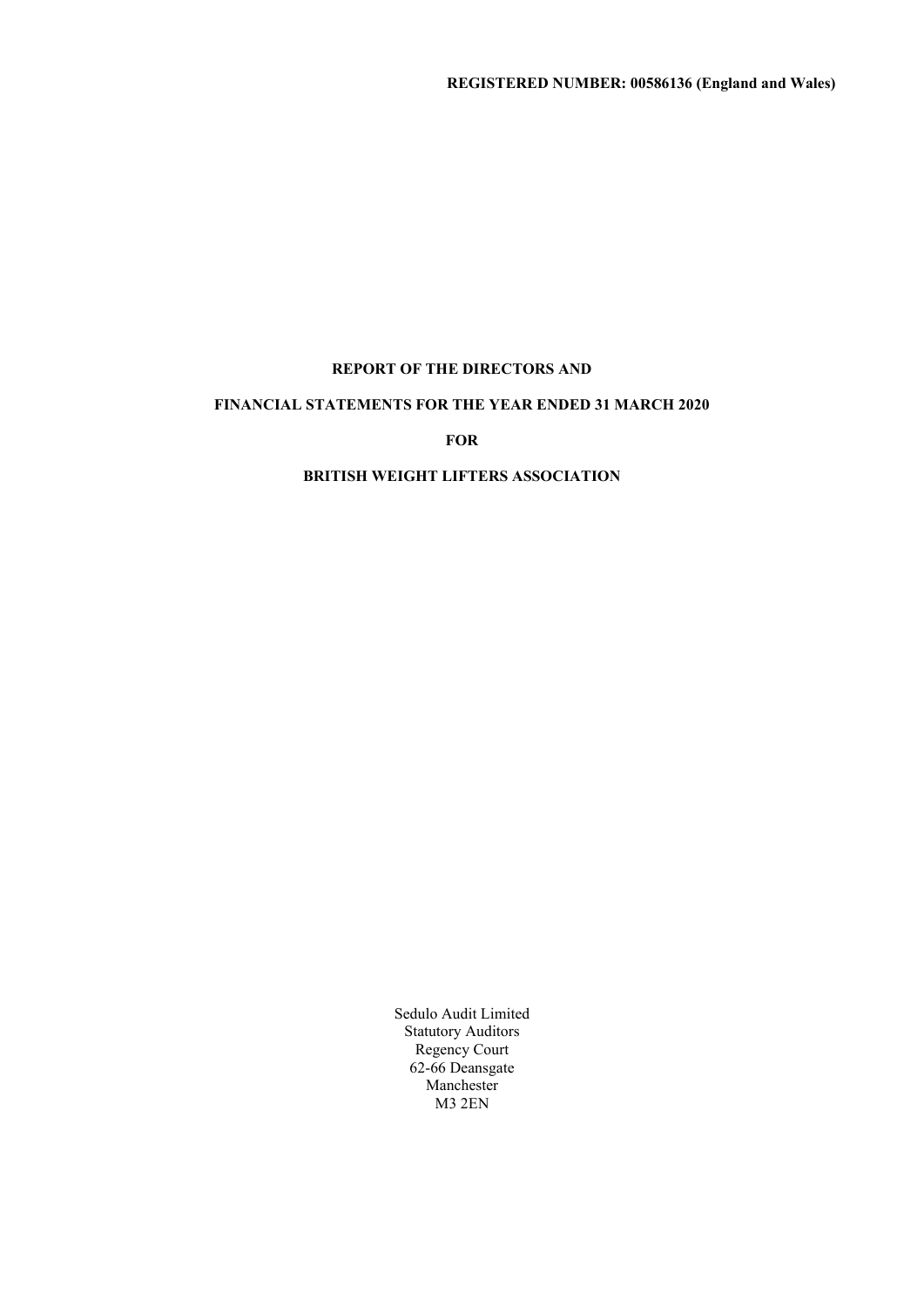# **CONTENTS OF THE FINANCIAL STATEMENTS FOR THE YEAR ENDED 31 MARCH 2020**

|                                     | Page      |
|-------------------------------------|-----------|
| Company Information                 | 1         |
| Strategic Report                    | $2 - 12$  |
| Report of the Directors             | $13 - 14$ |
| Reports of the Independent Auditors | $15 - 16$ |
| Income Statement                    | 17        |
| <b>Balance Sheet</b>                | 18        |
| Notes to the Financial Statements   | $19 - 24$ |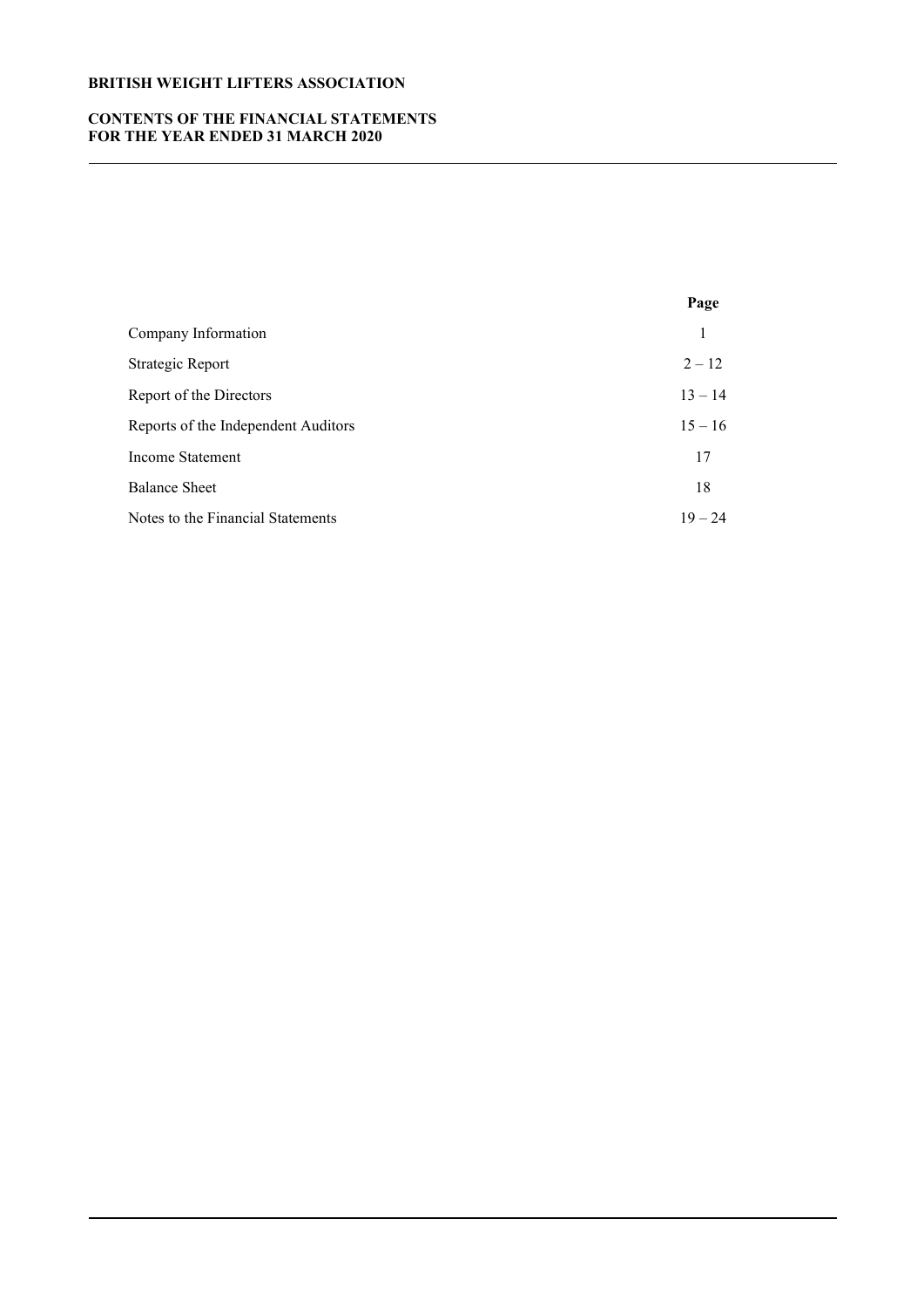# **COMPANY INFORMATION FOR THE YEAR ENDED 31 MARCH 2020**

# **DIRECTORS:** R K Ashworth

M F Curtain J E Fenwick M S Irani A R Kinnear A A Metcalfe K Sotherton A G Taylor N Wood

## **SECRETARY:** M R Martin

**REGISTERED OFFICE:** 1st Floor Office Suite St. Ann's Mill Commercial Road Leeds LS5 3AE

**REGISTERED NUMBER:** 00586136 (England and Wales)

**AUDITORS:** Sedulo Audit Limited Statutory Auditors Regency Court 62-66 Deansgate Manchester M3 2EN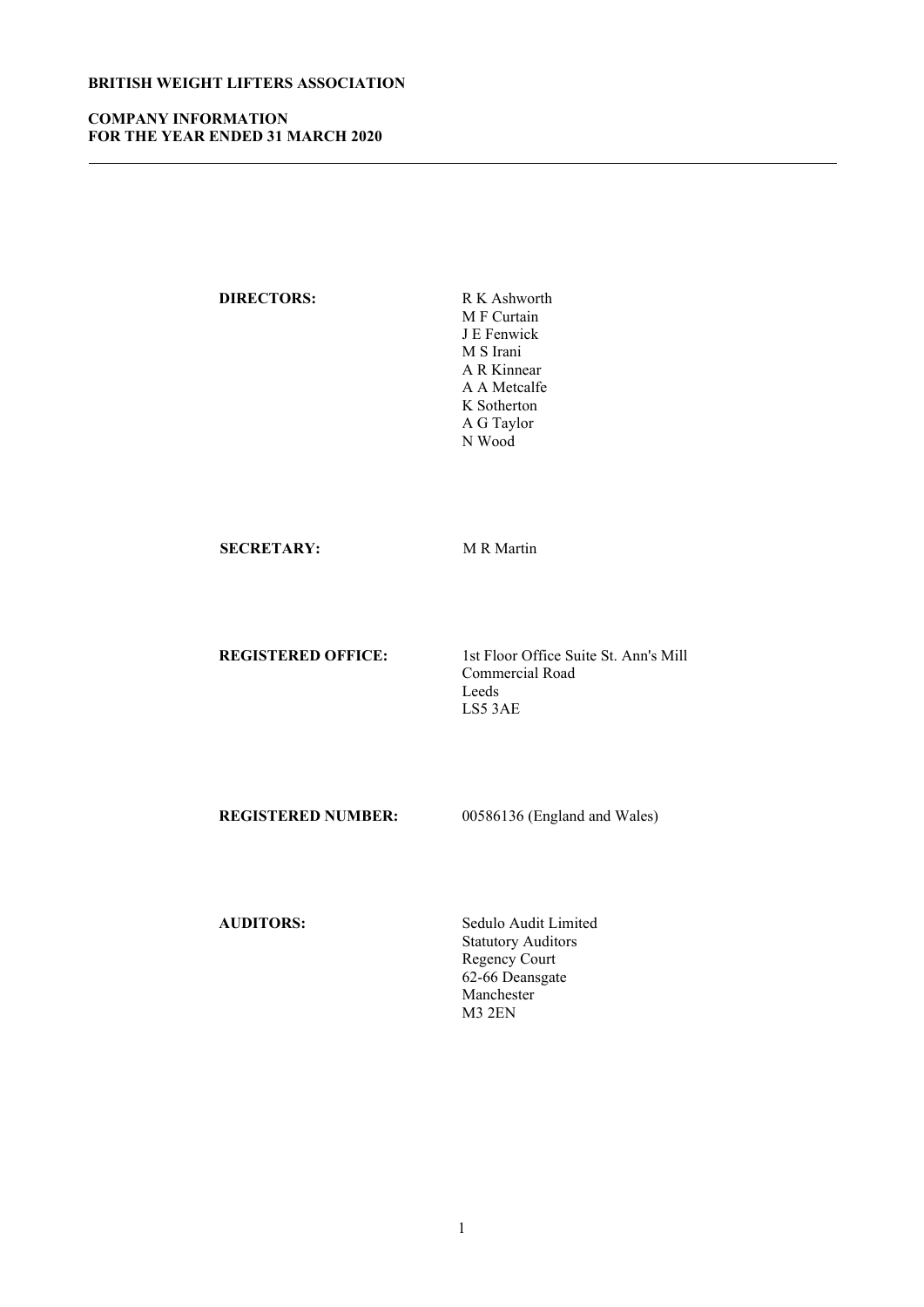# **STRATEGIC REPORT FOR THE YEAR ENDED 31 MARCH 2020**

As I reflect on what was has without question been an unprecedented and one of the most challenging of periods in the history of British Weight Lifting, I am pleased that for the period in question, I can report a further positive year of progress for the organisation.

Nobody predicted Covid-19 or its potential impact, but encouragingly the organisation was in a much stronger position than it might have been to face the new challenges and unknown extent of the impact created by this worldwide pandemic.

The financial year in question proved to be another one of positive improvement with the organisation building on previous years successes and strengthening its operational, performance and financial positions.

During the year, the organisation continued to focus on its key strategic goals, whilst remaining closely aligned to its year 3 Sport England and UK Sport funding objectives. In line with our 2016-21 strategy, the 3 key priorities were:

- Developing the sport strategically and operationally in an equal, open and diverse manner
- Continuing to target International medal success with a focus on IWF and WPPO Tokyo qualifying events
- To build a sustainable and well respected NGB that is well placed to bid competitively for what is likely to be diminished public funding in the future

## **Elite Performance**

At the elite end of the sport we celebrated a number of outstanding International and National performances, including Emily Muskett's IWF World Senior Championship bronze medal, which was a phenomenal effort and the first GB World medal for 25 years. To finish the year with 4 females, Zoe Smith, Sarah Davies, Emily Muskett and Emily Campbell all in the Top 10 of World rankings and all with a great chance to qualify for the Tokyo Olympics was both a first and a fantastic achievement. We should also note further European Seniors success, with medal winning performances from Zoe Smith (after a great tussle with Sarah Davies), Emily Muskett and Emily Campbell, IWF China World Cup medals for Emily Muskett and Emily Campbell, whilst not forgetting Fraer Morrow's and Mercy Brown's medals at the European Juniors. At the Commonwealth Championships Emily Muskett won a further gold, whilst the Welsh Team also enjoyed much success, with Hannah Powell, Catrin Jones, Gareth Evans, Michael Farmer and Josh Lynch all picking up much deserved medals.

Over the year, impressively there were 45 Senior British weightlifting records broken across individual lifts and combined totals, whilst at Junior level (U20 & U23) there were a further 101 records broken and at Youth level (U17 & U15) 61 records beaten. Para-Powerlifting witnessed improvements with 2 Senior British records and 1 Junior record broken.

Without doubt the performance programme benefitted hugely during the year as a result of UK Sport's Aspiration Fund grant. The new Fund provided support and essential opportunities for those Olympic Lifters with credible Tokyo qualifying opportunities to receive support and backing and ensure the inability to self-fund did not negatively impact Olympic dreams. BWL were successful in their submission to cover 9 lifters – 5 female and 4 male and remain extremely grateful to UK Sport and the National Lottery for this help.

In other International competitions and with no UK Sport funding of an Olympic Lifting World Class Programme, it remained challenging for a number of other elite lifters, who were outside of Olympic qualification and were asked to self-fund their International ambitions. Despite this Great Britain not only took large teams to the IWF World Championships in Thailand and EWF Seniors in Georgia but delivered extremely positive results. Much credit must go to all the individuals, coaches and all those that added support to the team.

Our Elite Performance Para-Powerlifting Programme once again benefited from continuing UK Sport investment, which enabled on-going reviews, improvement and development of the team, the infrastructure and the culture for sustained success at all levels of the sport. Under the leadership of Tom Whittaker and supported by a high-class team and coaching environment, the athlete-focussed programme continued to make huge strides.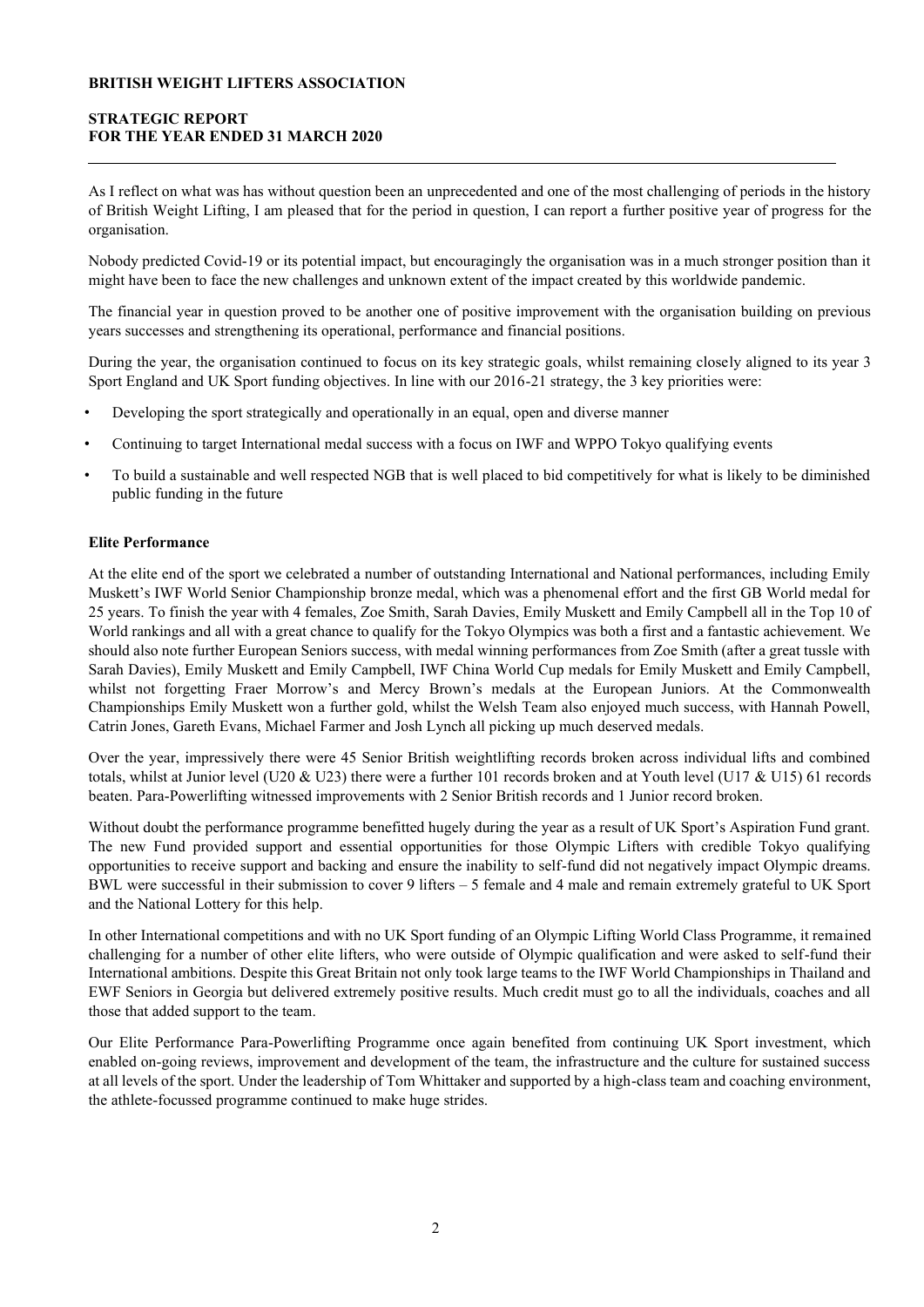It was hugely encouraging to see Zoe Newson, Ali Jawad and Micky Yule back to full time training after serious health and fitness challenges, whilst the continued improvement of Louise Sugden and Oliver Broome is most exciting. Results in both the World Championships and the Tokyo Test event strengthened the Teams' ranking positions and indicated we were in a good position for the Paralympic Games. This was further emphasised at the Manchester World Cup in February 2020, when the GB team won 6 medals, including 3 golds. Many congratulations to Zoe Newson, Louise Sugden and Micky Yule for their outstanding performances. There is a real sense of excitement, confidence and anticipation as the team look forward to Tokyo, Paris and beyond.

The year has also seen further positive progression of our revised talent pathway. Now in its third year, it has continued to evolve and not only delivered against Sport England milestones but has played a major role in accelerating the development of lifters and coaches in the sport. With new National and Regional squads and an Academy network further established, BWL has a platform to support our growing number of outstanding young lifters, as well as recognising and developing the critical role of the coaches.

From BWL's perspective, I would like to add our thanks to Sport England, Sport Wales, Sport Scotland and Sport Northern Ireland for their support which not only ensured the continued growth and development of our talented young athletes but also allowed the sport as a whole to reach wider and more diverse audiences.

# **Sport Development**

Operationally, we worked tirelessly throughout the year to develop the sports of both Weightlifting and Para-Powerlifting through an improved competition infrastructure, communication platforms and establishing new partnerships to highlight the diversity, accessibility and very real benefits of our sport, whilst helping wider communities to be more active, fitter, healthier and stronger.

With the knowledge that Government funding is far from guaranteed at current levels, there has also been a real focus on accelerating our digital transformation, increasing our own revenue streams and becoming more operationally efficient.

Sport England's funding remained for the year subject to achieving pre-agreed and ring-fenced milestones around not only improving the sport's core offer and delivering everything expected of an NGB, but also importantly our broader contribution that encourages communities at all levels to be more active.

Positively all targets were once again surpassed in the year with the continued development and growth of our educational programmes key. It ensured BWL achieved the newly revised stretch influence target set post the mid-year review in November 2019. The original target of qualifying 196 coaches was comfortably passed in Q1 with a year-end total of 1010 new coaches/instructors achieving fully recognised certification. This figure would have been higher but for the cancellation of all courses from early-March onwards due to Covid-19. Again, it confirmed that the introduction of e-learning platforms and the ongoing development of fully accredited and diverse education and learning programmes, were helping grow BWL's influence and interest in the sport, as well as having a positive impact on the balance sheet.

| Sport England original influence target for Year 3 set in 2017:       | 71.250  |
|-----------------------------------------------------------------------|---------|
| Sport England revised influence target for Year 3 re-set in Nov 2019: | 104.450 |
| BWL Actual influence figure for Year 3:                               | 114.600 |

This area of the business remains critical, as it not only ensures BWL continues to increase its sphere of influence, but it is also an invaluable source of revenue helping BWL achieve its non-grant income targets.

# **BWL Education**

The growth of the educational offer has continued to benefit from the on-going development of BWL's bespoke e-learning platform, which was first launched in 2018 and the further development and launch of a series of new online courses, including:

- BWL Level 1 Award in Coaching Weightlifting a fully accredited qualification including access to our exclusive BWL Technical Models.
- BWL Level 2 Award in Coaching Weightlifting designed for coaches who currently deliver and work with small groups of athletes under supervision from a more qualified coach and assisting athletes at national competitions
- BWL Lift Clean Awareness (e-learning course) sharing key information and the importance of clean sport whilst enforcing BWL's strict zero-tolerance policy.
- BWL Equality, Diversity and Inclusion Awareness (e-learning course) focusing on issues that encompass all environments, as we strive to ensure our sport is accessible and attractive to the most diverse audience.
- BWL My Lifting Olympic Lifting Course (e-learning and practical) focusing on introducing learners to the sport and improving basic techniques of weightlifting.
- BWL Teaching Olympic Weightlifting Award (e-learning and practical) supporting teachers who want to deliver weightlifting sessions safely and effectively in a school environment.
- BWL Safeguarding highlighting best practice and how to be aware of and deal with the latest issues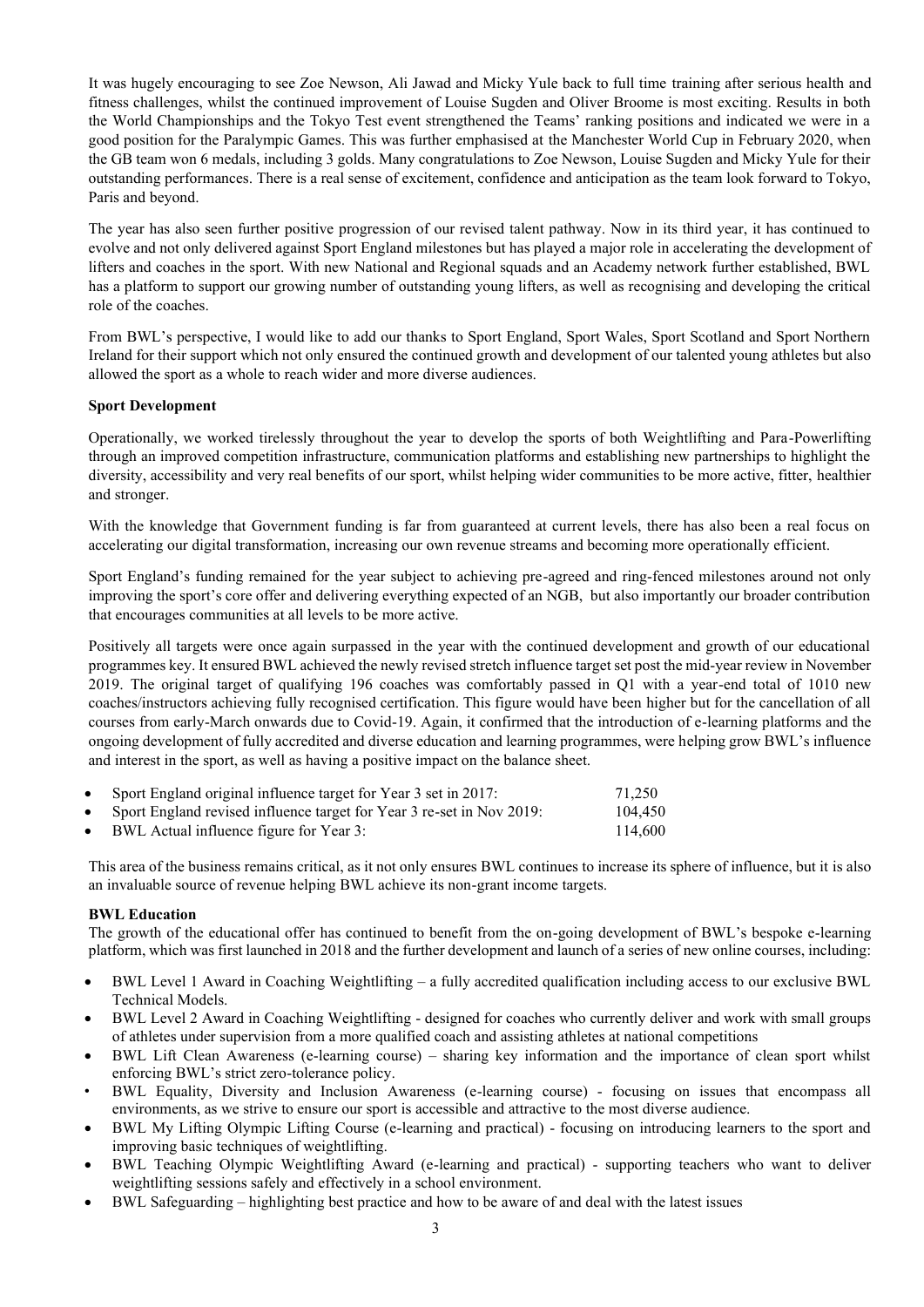# **DiSE**

Now in its second year and part of our overall BWL College offer, our Diploma in Sporting Excellence Programme continues to develop and deliver in line with stakeholder expectations. Aligned closely to our Talent Pathway, the programme offers an opportunity for up to 40 young athletes to progress within the sport and further their education at the same time. Run in partnership with Loughborough College, the first cohort od students are now about to commence their second year, whilst we also welcome a brand-new cohort to start the two-year programme. A total of 36 students will be supported by BWL coaches, specialist practitioners and staff from Loughborough College throughout.

The programme consists of a mixture of face to face and virtual national camps along with a number of regional camps. Bespoke materials have been designed for candidates which are accessible via our e-learning platform and further online training sessions, including one to one mentoring and assessment.

## **Sport England Projects**

Sport England's funding of key interventions has played a major role in the continued growth of both BWL and our educational offer, including:

• Partnerships – continued growth and development of relationships

Satellite Education Centres licensed to deliver BWL courses and qualifications continue to grow and offer a valuable income stream, include Universities and colleges, Prison College, Royal Marines and the Army. Relationships with UK Coaching, CIMSPA and REPs ensure we remain abreast of the education industry, whilst Sport England, UK Sport, UK Active, Women in Sport, Youth Sport Trust and UK Anti-Doping offer added invaluable insight.

• Communications – grow key messaging to a more diverse and broader audience, including females and deprived post code areas.

Continued focus on raising the profile and awareness across a wide range of traditional, digital and social media platforms to inspire and grow engagement with a growing and more diverse audience.

• Competitions – provide greater high-quality opportunities for lifters to participate at all ability levels and ages

BWL recognised events grew in the year to almost 100, which was an increase of 12% on 2019, providing greater opportunities for all interested lifters and helping drive demand for new coaches and upskilling existing club coaches.

Nationally, competitions remained a priority, as we aimed to offer all our active lifters every opportunity to showcase their talents in safe, high quality facilities and environments. We continued to expand the portfolio of events at the highest levels, including both the British and English Senior Competitions, to achieve a true celebration of our sport.

The BWL Team deserve much credit for producing two hugely entertaining International events during the year. The British Championships in Coventry were expanded to include a Tokyo Qualifying opportunity, which attracted 19 countries and over 300 lifters of all ages in total for what was a real celebration of the sport.

Not to be outdone on our Paralympic side, we successfully hosted our first ever WPPO World Cup in Manchester which again was widely acclaimed and attracted much International interest, with engagement from 26 countries and 120 competitors.

Our national competitions again produced record entries and attendances for the sixth consecutive year proving that our sport can provide high quality, value for money entertainment that engages a growing audience - our live-streaming of the British events continues to grow and capture the wider audience and provide a viable and entertaining option to those who cannot attend in person.

Recreationally, the sport continues to evolve and progress, with a focus on offering equal and inclusive opportunities to an increasingly diverse audience. Over the last year, there have been 93 BWL recognised Tier 3 and 10 National Tier 1 or Tier 2 competitions delivered accommodating over 4211 lifters, 183 Technical Officials and 542 coaches. Most encouraging was that 47% of these lifters were female (in 2013 we had just in total over 600 lifters of which only 13% were female), whilst 37% came from deprived post code areas.

Although in terms of overall numbers and in comparison to most other sports, membership numbers remain low, on a positive note we did see numbers of active members rise by 5% along with the number of affiliated clubs which rose by 16% from 182 to 211.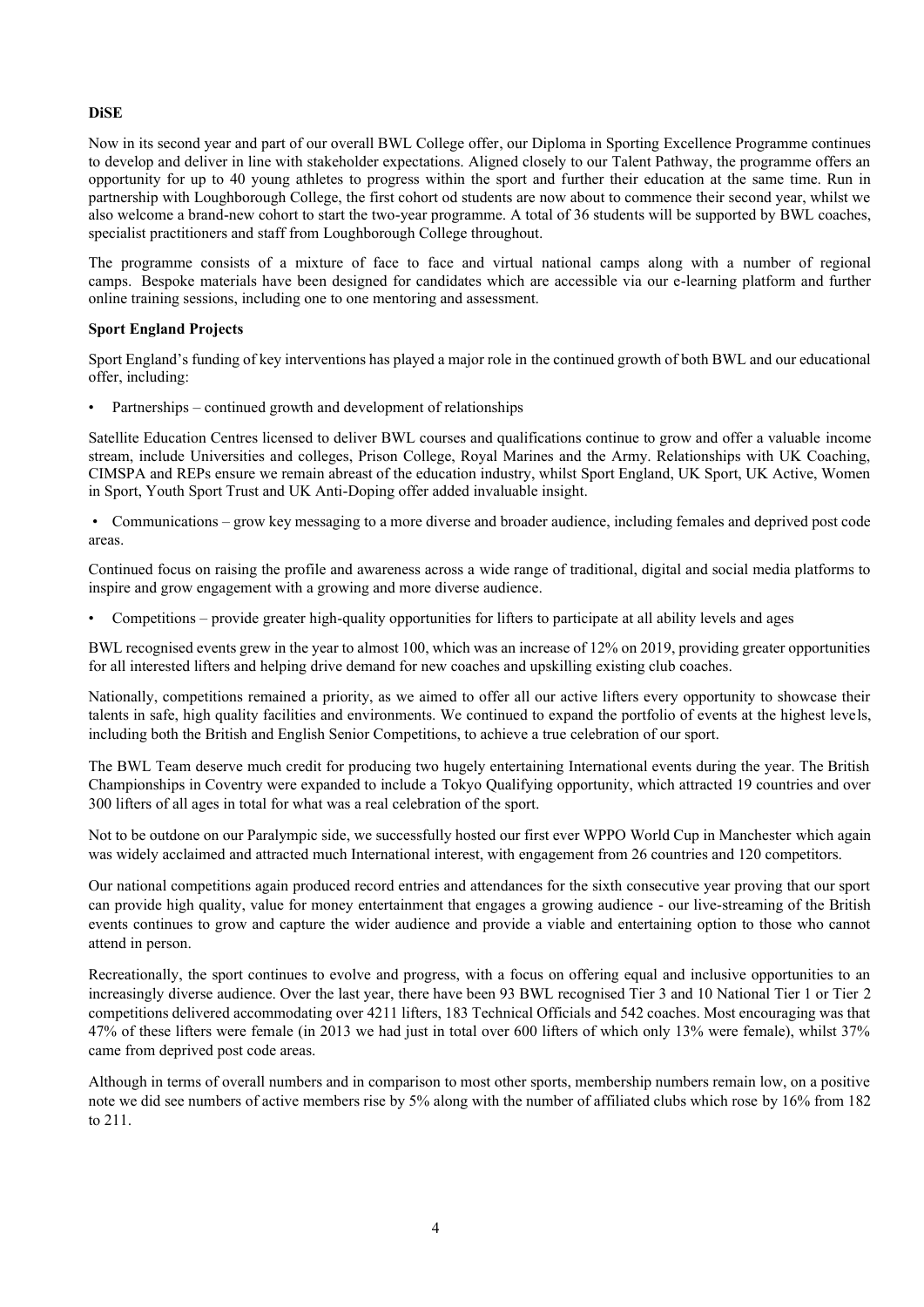### **Commercial Revenues**

Commercial income remains a concern, but levels were maintained mainly by growing and developing a number of existing relationships and this will remain an increasing requirement as we seek to reduce our dependence upon public funding. We remain extremely grateful to all our partners who appreciate what we can offer as a classic but developing and increasingly influential sport.

Despite the onset of the Covid-19 pandemic, we continue to explore additional commercial opportunities as we strive to be successful and sustainable but realistically there will still be many challenges ahead. It may not be easy to balance all stakeholders' expectations all of the time and there will be some tough decisions to make but we now have a stronger foundation in place to face what may lie ahead.

## **Annual Achievement Awards**

When considering the importance and the growth of the competition calendar, we should not forget the key roles that all our coaches, clubs, technical officials and volunteers play and the directors are keen to acknowledge gratefully their support and continued time, passion and expertise they willingly offer. They really are the bedrock of our sport and without them the expanded competitions programme would not be possible.

It is always nice to pay notable thanks and to acknowledge the passion and commitment of all those involved in the sport, and the Board are delighted to pay further tribute and pass on their congratulations to the winners of the Annual Achievement Awards for 2019:

- Weightlifter of the Year: Emily Muskett
- Para-Powerlifter of the Year: Louise Sugden
- Young Weightlifter: Michael Farmer
- Young Para-Powerlifter: Olivia Broome
- Masters Weightlifter: Andy Seaber
- Coach Performance: Dave Sawyer
- Coach Community: Simon Roach
- Club: Atlas Weightlifting Club
- Technical Official: Stephen Donovan
- Outstanding Contribution: Kristian McPhee
- Unsung Hero: John Lightfoot
- Lifetime Achievement: Alex Phillips

## **Funding and Finance**

The Board of Directors (the Board) is pleased to report that the audited accounts for the year ended 31 March 2020 show a modest but improved surplus of £27,526 (2019: surplus £7,244) on increased turnover of £1,753,027 (2019: £1,395,230).

Turnover increased by 26% mainly due to the receipt of the UK Sport Aspiration Funding and to an increase in event income attributable to the expanded British Championships.

Positively, the surplus generated is higher than the Board's expected break-even budget and is despite the initial impact on independent income streams from Covid-19 in March 2020 and a further reduction in funding from Sport England of £53,258 and in particular down by £31,441 in back office support.

This year on year reduction from Sport England was fully expected and budgeted and as they have announced a year 5 roll over to support all in the wake of Covid-19 their support will remain unchanged for 2021/22.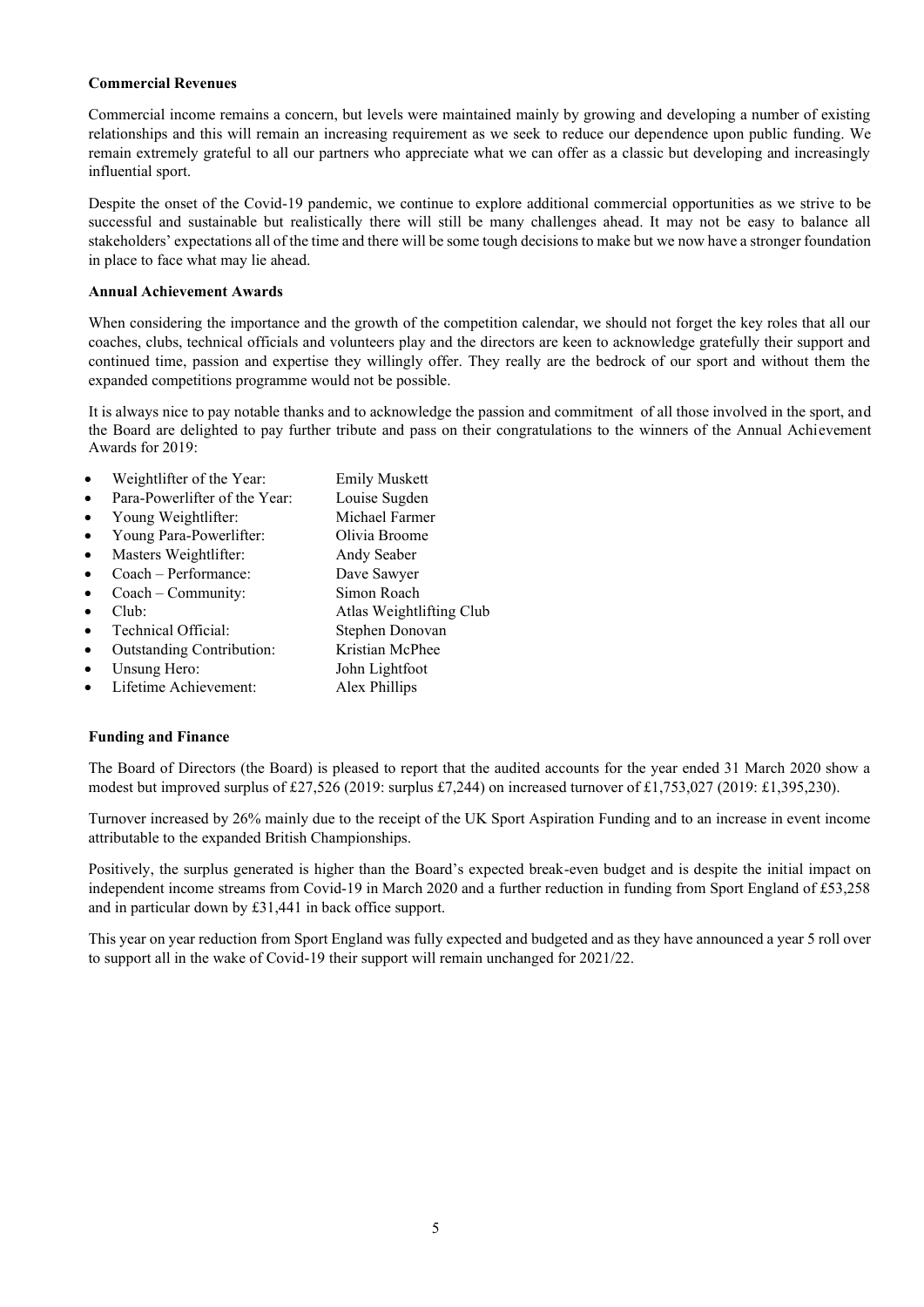

The year end result maintains positive operational progress and builds upon the reserves, which increased to £135,166 (2019: £107,640).

On a note of caution, the reserves still only represent the equivalent of less than five weeks' operating expenditure and given that we aspire to maintain reserves at a sum equivalent to 12 weeks' operating expenditure, we must continue to operate prudently within defined budgets.

At the year ended 31<sup>st</sup> March 2020, the accounts showed an increase in Government grants of 19% from £921,778 to £1,094,742 mainly due to the added support from UK Sport for Olympic qualification in Tokyo via their Aspiration Fund.

Faced with the challenges of moving towards sustainability, the organisation has increased commercial income over the period by 45% to £551,205 from £381,280 and membership income by 16% to £107,080 from £92,172. This growth of membership comes from further organic growth in terms of growing the numbers of lifters and not from increasing the cost of any subscriptions, which once again remained unchanged for the  $5<sup>th</sup>$  consecutive year.

Positively the results show that the organisation continues to grow its own revenue streams despite the increase in Government grants. Independently generated income increased by a further 3% to 37% of total turnover, compared to 34% in the previous year.

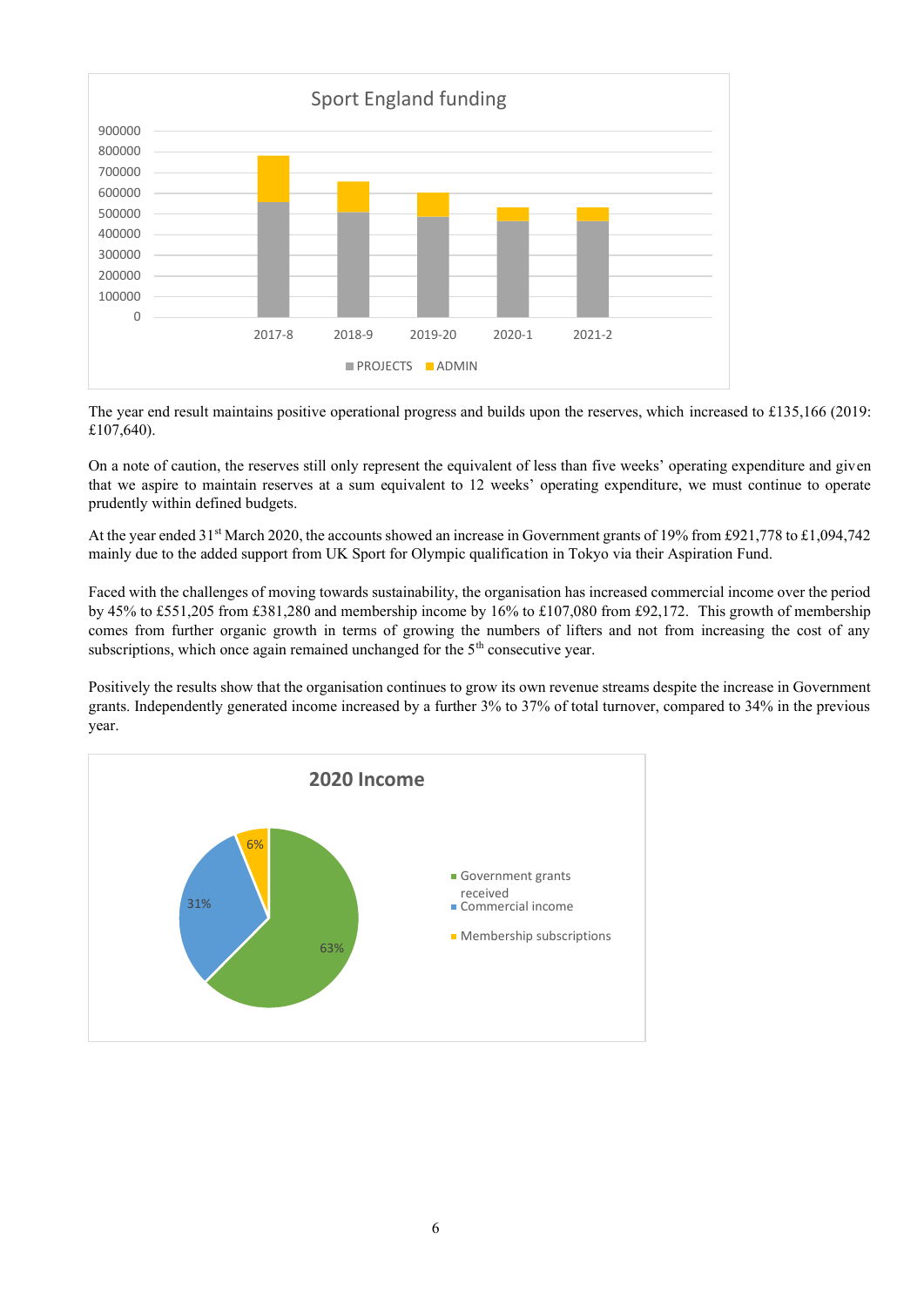

In line with budget expectations, expenditure increased by 24% to £1,726,005 from £1,388,264.

In order to maintain our operating capabilities, the Board took the decision to maintain existing levels of staffing to include a commercial manager, even though it meant an increasing responsibility to self-fund members of staff and back office support. The costs of staffing covering 25 full and part time employees across both performance and development areas of the organisation increased over the year by 9% to £723,976 and accounted for 42% of total expenditure.

Project delivery increased by 52% which was in line with budget and due to increased Government support for ring-fenced performance and development projects. Positively this investment at 40% of expenditure, which increased by 7% on the previous year, helped drive further growth and development of the sport at all levels from recreation to elite.

Costs of delivering increased commercial revenues also rose to £105,166, which was a rise of 42% on the previous year. This was in line with operational budgets incorporating key development changes to coach education in particular to provide greater longer-term profitability, whilst accepting increased numbers of members and competitions would naturally generate increased expenditure.

Professional services grew by 8% to £30,429 mainly due to the extended use of key consultants within the business and the need to ensure BWL continued to fulfil all its NGB objectives in terms of the highest levels of Governance.

Once again, the organisation continued to control administration costs which despite rising slightly to £176,468, have on a positive note through careful management decreased to 10% of total expenditure.

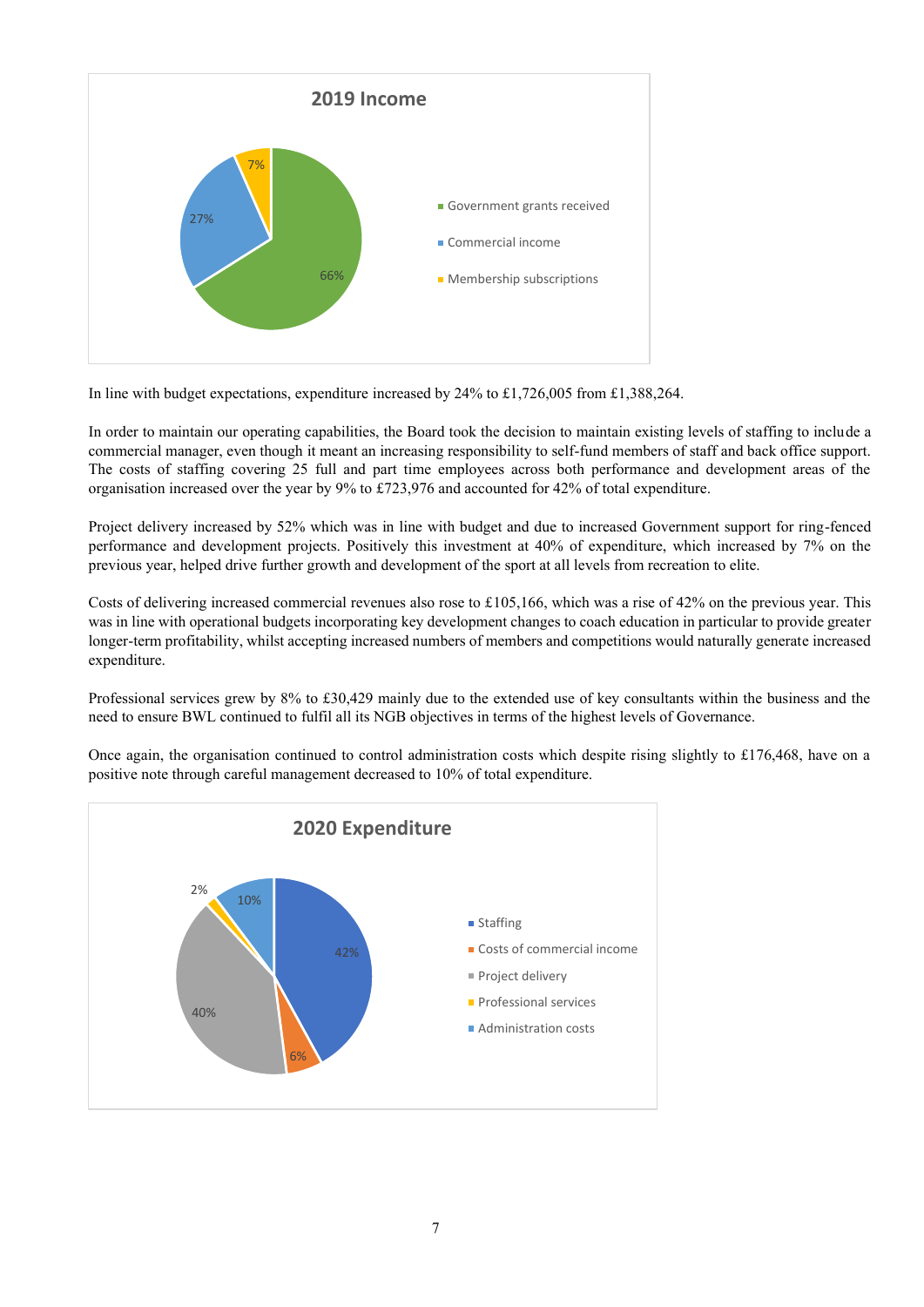

Although acutely aware in current turbulent times that the reserves remain low and require constant monitoring, the balance sheet has strengthened and reserves, which have increased by 26% over the previous year to £135,166, provide further evidence that the organisation is more financially stable.

However, the drive to make the organisation profitable and sustainable remains extremely challenging for a small NGB and with onset of Covid-19 this will not get any easier in the next year or so. The key learnings over the year have been that despite employing a full-time commercial manager, traditional ways of raising income, such as raising sponsorship or increasing membership cannot be heavily relied on to drive commercial incomes and NGB profitability.

With pressure on Government funding likely to continue for the foreseeable future, it remains imperative we still aim to broaden our market engagement and increase sources of self-generated income, whilst carefully managing all areas of expenditure. This is always a balancing act as costs from all suppliers tend to increase year on year and all stakeholders, especially members, expect continually improving opportunities, so they feel they are receiving excellent value for money.

Moving forwards, BWL remains acutely aware that sponsorship incomes will still be challenging and achieving all budgetary targets, which will remain unchanged for the next financial year may well be extremely difficult.

The future will be challenging, and we still have much work still to do to fully understand and address the impact of the global pandemic. In reality we are aware that we need to mitigate our risks and with very limited reserves, ensure any potential losses are as low as possible. However, despite the immediate issues, we remain confident we are in a stronger position to embrace further change positively and drive the sport forwards towards future success.

# **Board Operations and Governance**

British Weight Lifters' Association trading as British Weight Lifting is a company limited by guarantee. It is the NGB for the sports of Olympic Weightlifting and Paralympic-Powerlifting in the United Kingdom. We are responsible for the growth and success of weightlifting at every level. Our work sees us support a network of weightlifting bodies, clubs and gyms across the UK, together with thousands of people involved actively in Olympic and Paralympic-powerlifting disciplines.

We believe that we can play an important role in making weightlifting a part of everyday life and a means to tackle national inactivity. In doing so, we believe we can help create a healthier, happier and stronger nation. Our current strategy covering the period 2016-2021 is available at<http://britishweightlifting.org/resources/bwl-strategy-2016-21.pdf>.

The Board is the ultimate decision-making body and exercises the powers of the organisation and is responsible for:

- setting the strategy of the organisation
- approving the long-term financial plan and annual budget
- monitoring delivery of the operational plan, priorities and objectives
- periodic review of the financial plan and performance against annual budget and periodic review of major risks and programmes

Day-to-day management of British Weight Lifting is delegated by the Board to the senior leadership team under the leadership of the Chief Executive. Financial authorities are in place for each level of the Executive structure.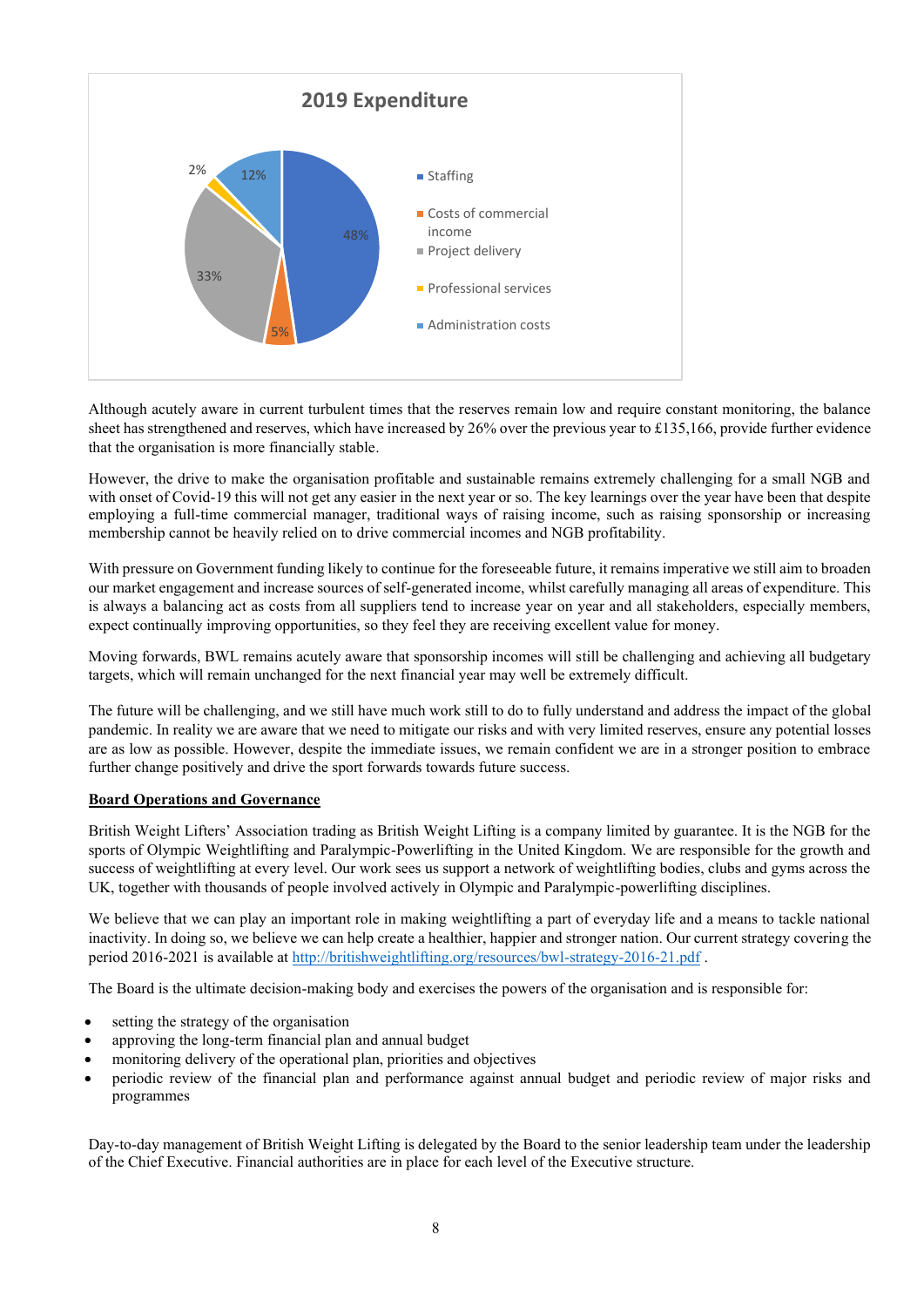The Board believes it operates at a high standard of Governance and as such are pleased to report that the organisation received further confirmation during the year from UK Sport and Sport England that it remained fully compliant with the Code for Sports Governance.

Continuing compliance with the Code will be monitored by Sport England and UK Sport. Meantime, our commitment to the highest standards of governance remains undiminished. We have an action plan in place to continue to improve our governance recognising we have further work to do in and are committed to develop better equality and diversity throughout the organisation – in Board membership, workforce and participation.

The Board ensured our governance structure, governing documents, policies and procedures continue to meet the Tier 3 requirements of the Code. Our structure and many of our policies, including financial have benefited from regular and thorough review. Further refinements to our Articles of Association were approved at our AGM in October 2019 to provide more clarity and ease of understanding in the recruitment process of a more diverse set of elected or appointed directors.

As at 31 March 2020, the Board comprised nine members, including the CEO. Of that number, six (66%) are independent of the sport, three (33%) are women and two (22%) members have an ethnic minority background and one is White-Asian (Chinese). Two athlete representatives (one male who is a Paralympic lifter from an ethnic minority background and one female) are invited to attend Board meetings.

The Board appointed a new Independent Chair, Angus Kinnear on 7 May 2019. This was completed after a fully open and transparent recruitment process and with the support of both UK Sport and Sport England.

During the year Patrick Roberts and David Knaggs retired as Directors of the organisation. The Board would like to thank both for their outstanding contributions over the last 5 years. Their expertise, knowledge and commitment has helped play a major part in shaping and strengthening the organisation and ensuring both the board and the sport can look forward to a more positive future.

The BWL Board remains supported by a framework of sub-committees comprising Audit and Risk, Commercial and Development, Home Nations (with separate structures for England, Northern Ireland, Scotland and Wales), Nominations, Performance (including Selection and Appeals) and International Relations. All are chaired by a Board member and comprise either co-opted and/or appointed members. All sub-committees operate under revised terms of reference approved by the Board and met either face-to-face and/or virtually throughout the period, minuting such meetings and reporting to the Board at the next available opportunity.

The Board remains responsible for risk management and internal controls. The Chief Executive and management team are responsible for identifying and reviewing the risks and reporting these to the Audit and Finance Committee and the Board. Controls and appropriate actions are continually monitored with appropriate controls put in place as required to mitigate identified risks as far as it is possible and practical to do so.

The Board oversees quarterly updates to our Equality, Diversity and Inclusivity plan. We have continued to place EDI as a priority, including continual training for all staff and ensuring the organisation achieves the Intermediate level of the Equality Standard for Sport ahead of schedule, whilst launching an EDI e-learning module, which is widely available free of charge, to all our members.

BWL remains fully compliant in safeguarding following the CPSU review in May 2019. With a "Good" rating we have continued to implement our action plan and have developed a number of new support materials and launched a new e-learning module for members and clubs.

BWL remain committed to the Mental Health Charter and continue to develop and promote the importance of mental health and wellbeing for all individuals. We provide an employee welfare scheme and helpline to cover Board members, executive staff and key athletes.

The organisation remains GDPR and Cyber Essentials compliant with no reported issues and is committed to Clean Sport, working closely with the IWF, the IPC, WADA and UKAD to maintain the integrity of sport.

The Board met five times during the year under review and the minutes of Board meetings are published on our website at [http://britishweightlifting.org/about/governance.](http://britishweightlifting.org/about/governance) The Board reviewed its effectiveness and collective skills set during the year in accordance with good practice.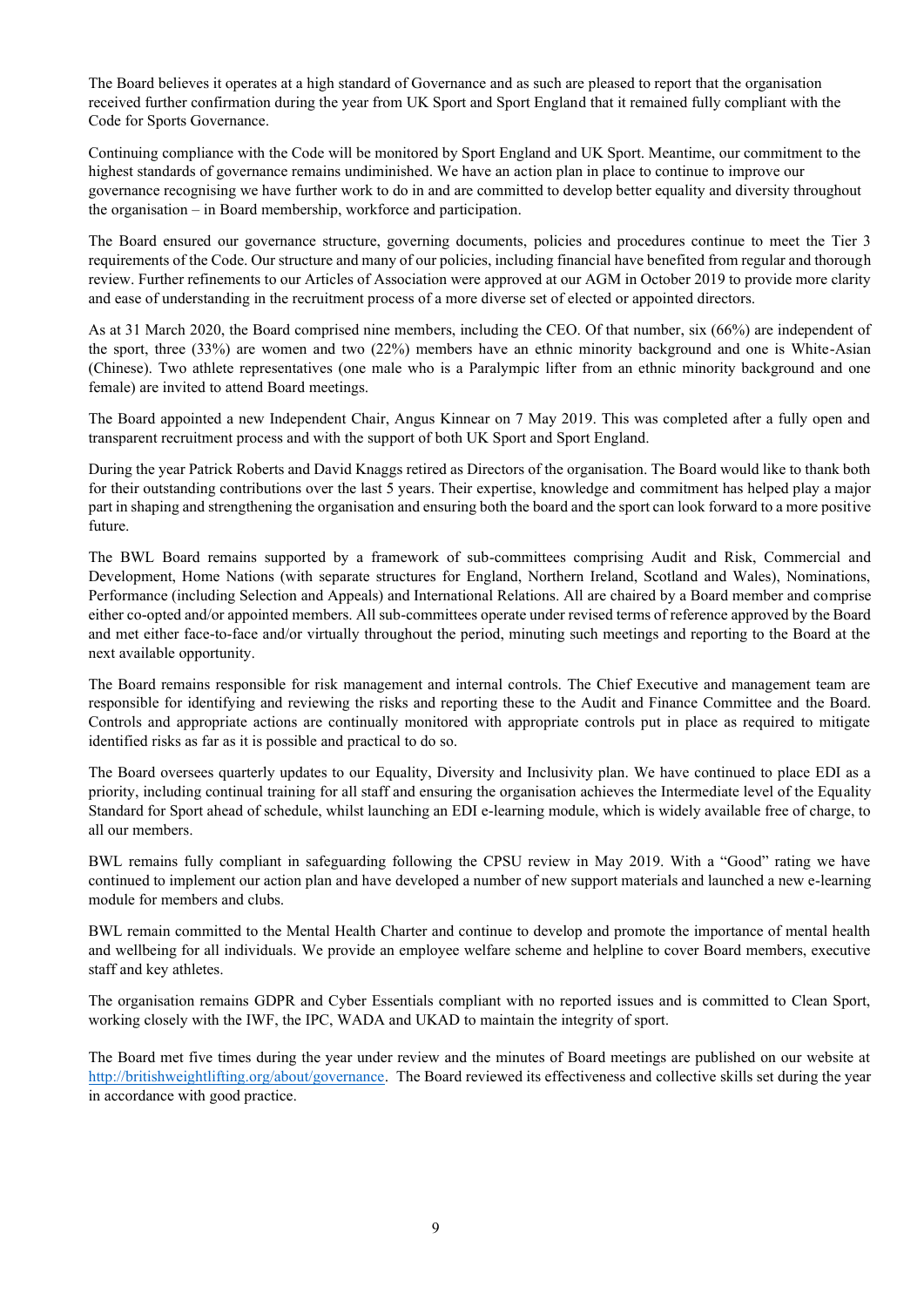## **Attendance at Board Meetings 2019/20**

| Name                                                                            | Number of<br>Meetings attended | Maximum possible<br>number |
|---------------------------------------------------------------------------------|--------------------------------|----------------------------|
| Patrick Roberts (interim Chair - Oct 1 2018 – June 2019) –<br>Retired Oct 2019) | 3                              | 3                          |
| Angus Kinnear (Appointed Independent Chair June 2019)                           | 5                              | 5                          |
| Guy Taylor (INED)                                                               | $\overline{4}$                 | 5                          |
| Kelly Sotherton (INED)                                                          | $\overline{4}$                 | 5                          |
| Mehernoosh Irani (NED)                                                          | $\boldsymbol{0}$               | 5                          |
| David Knaggs (INED) (Retired Feb 2020)                                          | 2                              | 4                          |
| Rupinder Ashworth (INED)                                                        | 5                              | 5                          |
| Jane Fenwick (INED)                                                             | 5                              | 5                          |
| Neill Wood (INED)                                                               | 5                              | 5                          |
| Matthew Curtain (NED)                                                           | 3                              | 5                          |
| Ashley Metcalfe (CEO Ex-Officio)                                                | 5                              | 5                          |
| Mark Martin (Company Secretary)                                                 | 4                              | 5                          |

# **Equality, Diversity & Inclusivity**

BWL is fully committed to providing equal opportunities to all employees, potential employees, past, present and potential members and participants, coaches, instructors, volunteers and officials.

Our commitment to equal opportunities ensures everyone is treated fairly and on an equal basis. We do not condone discrimination on the grounds of sex, age, disability, race, colour, nationality, ethnic or national origin, religion or belief, sexual orientation, pregnancy or maternity or marital or civil partnership, gender reassignment or social status.

## **Strategic Plan**

Inclusivity is one of our core values running through the heart of BWL's 2016-2021 Strategic plan, as we strive to ensure our sport is accessible and attractive to the widest audience. We encourage all connected to weightlifting to embrace diversity and we are actively seeking new partnerships to broaden our offer.

In our Strategic Plan 2016-21 we have committed to increasing the diversity of volunteers (including Board and committee members), participants, instructors, staff and our wider workforce.

Although we lead the World in terms of Female Technical Officials, we are working on a number of initiatives to encourage more women, especially female coaches, people with disabilities and people from black and ethnic minorities to become more actively involved in all aspects of the BWL's activities. We have also produced guidance for our affiliated clubs on welcoming transgender participants and people from different ethnic and faith groups.

## **Equality Standard**

To ensure the organisation remains fully compliant, BWL is fully committed to achieving the essential levels of Equality Standard for Sport, established by the Sports Councils as a benchmark for the governing bodies to whom they provide funding. At the end of the year, BWL submitted its plan for the Intermediary Level and will now progress over the next two years towards the Advanced Level to further evidence that equality is embedded throughout the organisation.

## **BWL Events and Membership**

BWL welcomes all participants, volunteers, coaches, spectators and technical officials to all BWL events regardless of race, colour, nationality, ethnic or national origin, religion or belief, disability, gender, sexual orientation or marital status and will not discriminate against any individual or group.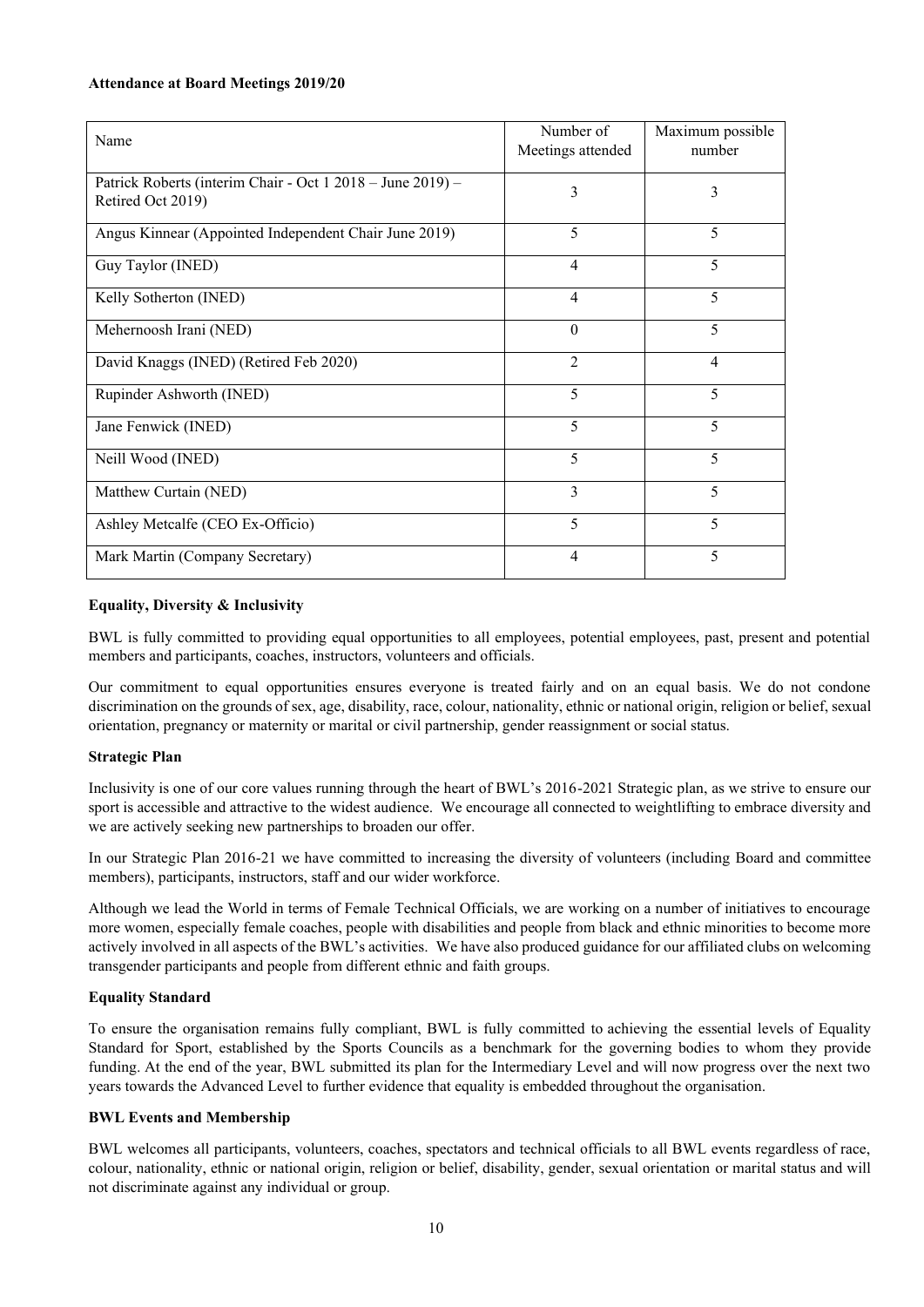Whilst BWL membership and participant entry now has a gender balance very close to parity, we continue to work hard towards maintaining this ratio and welcoming individuals of any gender.

# **BWL Board Diversity**

At the end of the year, 33% of the 9 active BWL board members were female, with all 9 members varying in age and background.

Two members were from a minority ethnic group and one is white/Chinese, A total of 6 directors are Independent of the sport. There are two athlete representatives – one male (disabled and from an ethnic group) and one female, who are invited to attend all meetings.

# **Board Recruitment**

Board vacancies are advertised openly using a wide range of media, including Stakeholder websites, Women on Boards and the Sporting Equals Leader board. Candidates are shortlisted by our appointed Nomination Committee on the basis of their competences, knowledge, skills and experience, taking account of any skills gaps in the competences of the remaining Board members.

Where there is more than one candidate with a similar range of skills and competences, the Nomination Committee use positive action with the aim of ensuring that, if at all possible, the shortlist includes suitably skilled women, people with disabilities and people from BAME backgrounds.

# **BWL Commitment and Day-to-Day Practice**

BWL commits to ensuring that equality and diversity procedures, policies and practices are active at all times throughout organisation, including in internal and external facilities.

Our target is to maintain a position where a minimum of 30% of Board members are from each gender, maintain as close to possible an equal (50/50) split in competition entries, technical officials and develop and grow the number of high-quality female coaches.

## **Monitoring**

BWL conducts regular equality monitoring of all groups (Board, staff, job applicants, members, coaches, instructors, officials, elite squads).

## **Risk management and internal controls**

The Board is responsible for risk management and internal controls. The Chief Executive and management team are responsible for identifying and reviewing the risks, reporting these to the Audit and Finance Committee and the Board. Controls and appropriate actions are put in place to mitigate identified risks as far as it is possible and practical to do so.

The principal risk relates to the uncertainty of future revenue streams, particularly the investments of public funders (which are reviewed annually against agreed performance targets, together with remaining compliant with A Code for Sports Governance) and commercial partners. The risk of revenue loss is mitigated to some extent in that a large element of expenditure in each financial year is discretionary and can be reduced in subsequent financial years to match income without breaching legal commitments. Additionally, cash balances and reserves mitigate short term impacts of these risks.

The risk of our failure to deliver our strategy of more people engaging with weight lifting in all its forms is mitigated by our commitment to work with all people and organisations that share our purpose – lifters, coaches, technical officials and volunteers and commercial and non-commercial partners. Resources are allocated appropriately to deliver our strategy.

The Board reviews the effectiveness of risk management and internal controls at each meeting and is satisfied that they provide reasonable assurance.

## **The Impact of Covid-19**

Twelve months ago, none of us could have imagined the situation we currently find ourselves in and British Weight Lifting, like every other NGB, has suffered as we take necessary measures to turn the tide against this global pandemic.

Even before taking the unknown final impact of the COVID-19 into account, the final year of the current funding cycle has already presented financial challenges due to the further substantial reduction in Sport England support of both ring-fenced projects and back office costs, the cancellation of all physical competitions and educational programmes for several months and the unknown wider commercial impact as a result of a downturn in the UK economy.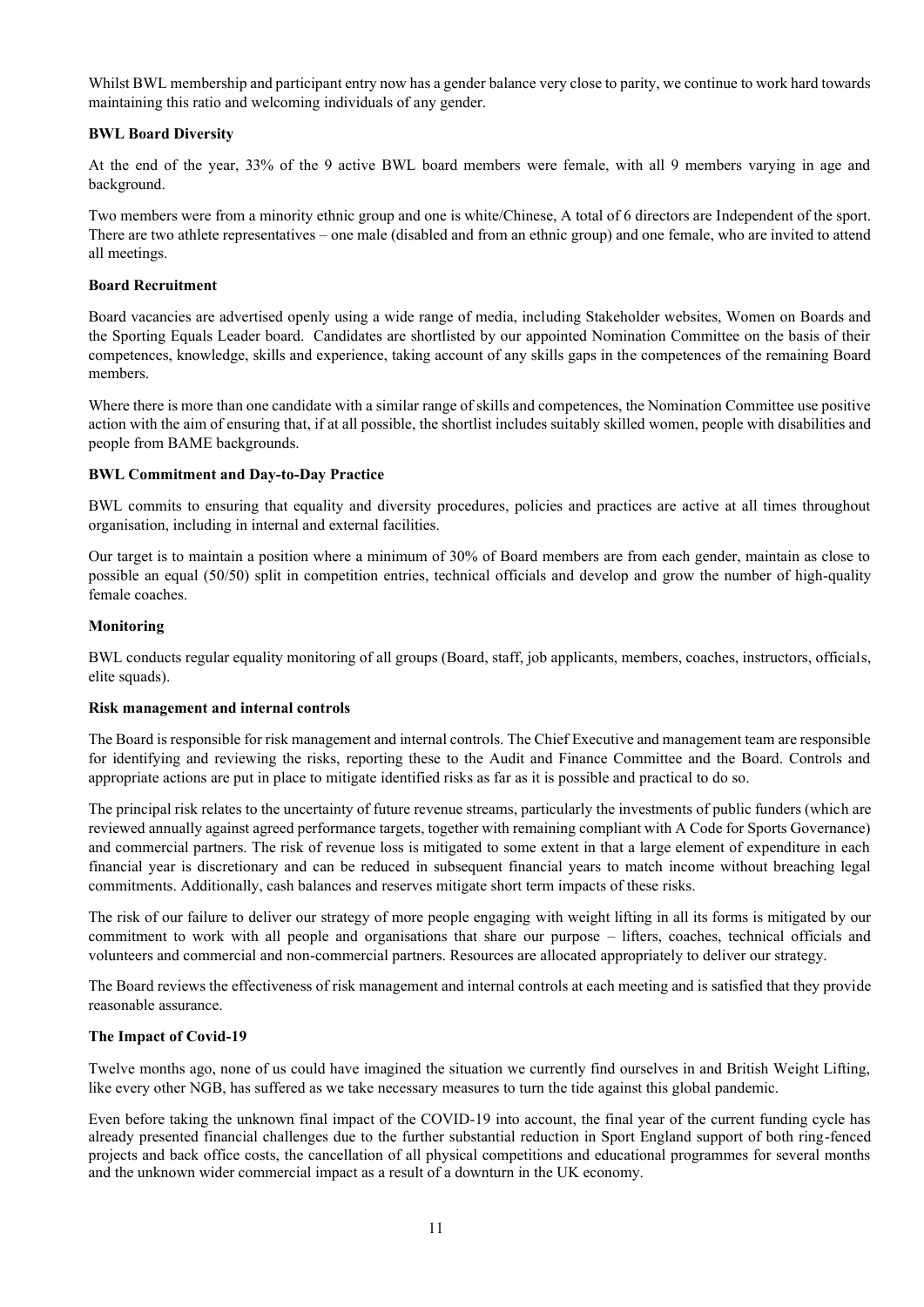The Board feels that he unprecedented impact of the pandemic, which has already severely affected a number of our nonfunded income streams, will realistically restrict any opportunity for overall organisational growth in the final year of the current funding cycle.

Currently we are unable to run our anticipated number of educational courses and in line with Government advice that has seen all gyms and leisure facilities close, we have cancelled all our competitions until November 2020. As membership is historically linked to competition entry, this has drastically reduced the appeal of new and renewing subscription numbers. Future forecasting has also tried to consider the on-going appetite for corporate partners to financially commit in the post-lockdown world and the possibility of restrictions in consumer disposable income limiting the future demand for courses and competitions.

# **Future Activity**

However, on a positive note, operationally the period of commercial inactivity has enabled the organisation to reflect on how we engage with all our stakeholders and customers and how we can use this opportunity to revisit our traditional way of operating. A greater focus on digital transformation to broaden the range of education courses, including greater use of elearning, and improving the subscription offer as well as for communications has become the operational priority.

A further area for exploration identified is the creation of a new charitable foundation, with the aim of supporting opportunities for future growth and development of the sport at all levels and age groups. The Board has given the green light for this project and draft constitutional documents have been prepared and submitted to the Charity Commission.

BWL will continue to work closely with several partners to identify the latest insights and feedback from the sport and leisure sector to ensure it is best placed to maximise the opportunities created by the continued growth of interest in weight training and Olympic lifting through the increased popularity of HIT training such as Crossfit and other similar programmes offered by other High Street gyms.

High quality strength education remains central to our role in helping the fitness market, but there is a potentially larger role to play in educating communities about the importance of long-term strength, both physical and mental for individuals who seek to be increasingly active, fitter and healthier.

The Board has also given its support to a new concept competition, which maintains our weightlifting values whilst aiming to open up our sport to new audiences, media and partners. BWL is ready to launch an exciting and innovative mixed team-based event open that will be easily accessible to all who have a passion for strength and power. With excitement, jeopardy and with the ability to appeal to a broader and more diverse audience, we are hopeful that the new competition will capture the imagination of participants and strength-based enthusiasts alike whatever their sporting and training background.

Crucially we also remain acutely aware of the wider role weightlifting needs to play in terms of equality, diversity and inclusivity and encouraging greater community activity through the implementation and support of projects with real social impact that will help individuals and communities to become fitter, healthier and stronger.

Furthermore, we appreciate in the current climate, the infrastructure of the sport will be tested, from the availability of facilities and venues to numbers of coaches and officials ready to go again. As your Governing Body we will do everything we can to support all of you to return to training and competing, whatever that may look like in the early months. We all want normality to be resumed but we will adapt as necessary.

We will continue to maintain our values, review and evolve and concentrate on growing our current opportunities in line with members and stakeholder demands and expectations. We are reviewing our membership offer as well as accelerating cultural change and learnings to build on our operational strengths. We must continue to listen and when allowed to deliver high quality, passionate and exciting sport that not just attracts those immediately associated but will broaden our appeal and welcome a whole new breed of sporting enthusiasts.

Finally, from an operational perspective, and despite the challenges, the BWL team in Leeds, Loughborough and around the country has worked tirelessly to ensure both the sport continues to grow and that key stakeholder targets have not just been accomplished but exceeded. The Directors appreciate their patience, resilience, adaptability and efforts, that has ensured that we remain focussed on our goals of improving the sport, improving results on the platform and achieving a more financially stable organisation.

Ashley Metcalfe

BWL CEO & Director British Weight Lifters Association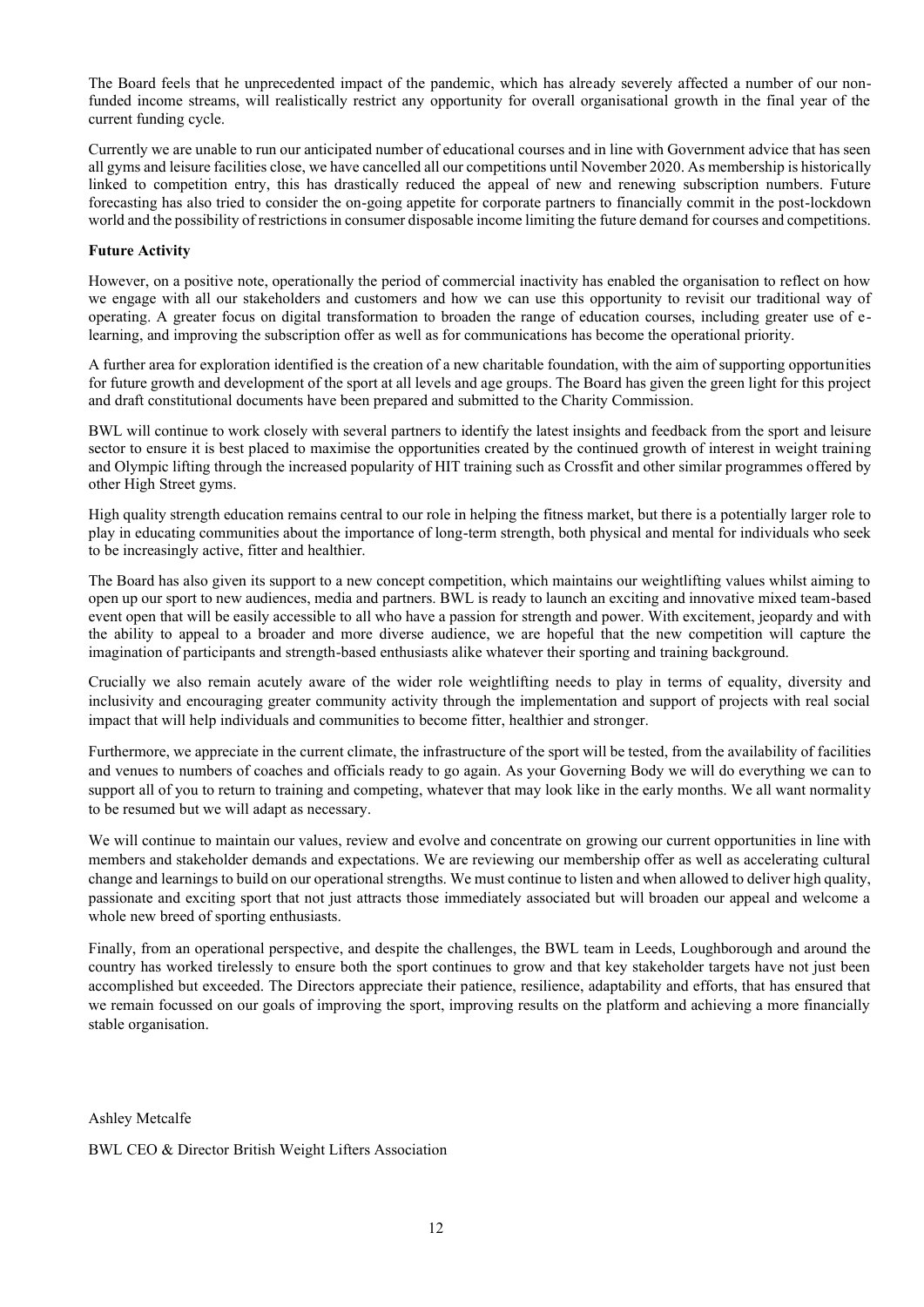#### **REPORT OF THE DIRECTORS FOR THE YEAR ENDED 31 MARCH 2020**

The directors present their report with the financial statements of the company for the year ended 31 March 2020.

## **PRINCIPAL ACTIVITY**

The principal activity of the company in the year under review was that of the national governing body for the sport of weight lifting and power lifting.

### **DIRECTORS**

The directors shown below have held office during the whole of the period from 1 April 2019 to the date of this report.

R K Ashworth M F Curtain J E Fenwick M S Irani A A Metcalfe K Sotherton A G Taylor N Wood

Other changes in directors holding office are as follows:

D M Knaggs - resigned 12 February 2020 P W F Roberts - resigned 27 October 2019 A R Kinnear - appointed 1 June 2019

# **STATEMENT OF DIRECTORS' RESPONSIBILITIES**

The directors are responsible for preparing the Report of the Directors and the financial statements in accordance with applicable law and regulations.

Company law requires the directors to prepare financial statements for each financial year. Under that law the directors have elected to prepare the financial statements in accordance with United Kingdom Generally Accepted Accounting Practice (United Kingdom Accounting Standards and applicable law). Under company law the directors must not approve the financial statements unless they are satisfied that they give a true and fair view of the state of affairs of the company and of the surplus or deficit of the company for that period. In preparing these financial statements, the directors are required to:

- select suitable accounting policies and then apply them consistently;
- make judgements and accounting estimates that are reasonable and prudent;

The directors are responsible for keeping adequate accounting records that are sufficient to show and explain the company's transactions and disclose with reasonable accuracy at any time the financial position of the company and enable them to ensure that the financial statements comply with the Companies Act 2006. They are also responsible for safeguarding the assets of the company and hence for taking reasonable steps for the prevention and detection of fraud and other irregularities.

## **STATEMENT AS TO DISCLOSURE OF INFORMATION TO AUDITORS**

So far as the directors are aware, there is no relevant audit information (as defined by Section 418 of the Companies Act 2006) of which the company's auditors are unaware, and each director has taken all the steps that he or she ought to have taken as a director in order to make himself or herself aware of any relevant audit information and to establish that the company's auditors are aware of that information.

## **AUDITORS**

The auditors, Sedulo Audit Limited, were appointed for a five year term beginning in 2020.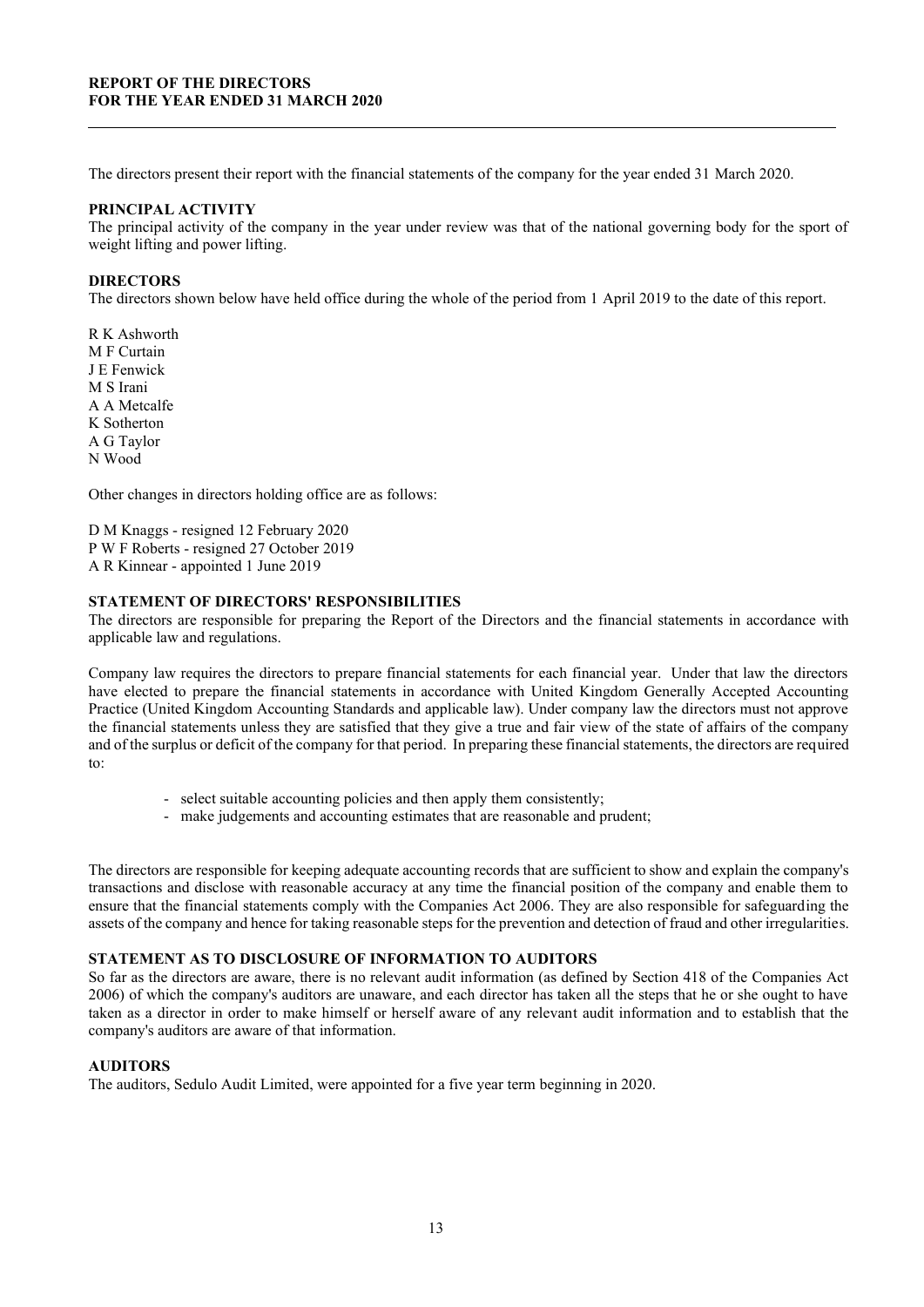## **REPORT OF THE DIRECTORS** FOR THE YEAR ENDED 31 MARCH 2020

This report has been prepared in accordance with the provisions of Part 15 of the Companies Act 2006 relating to small companies.

# ON BEHALF OF THE BOARD:

M.R. Martin<br>MR Martin - Secretary

Date: 16/9/20

 $\overline{\phantom{a}}$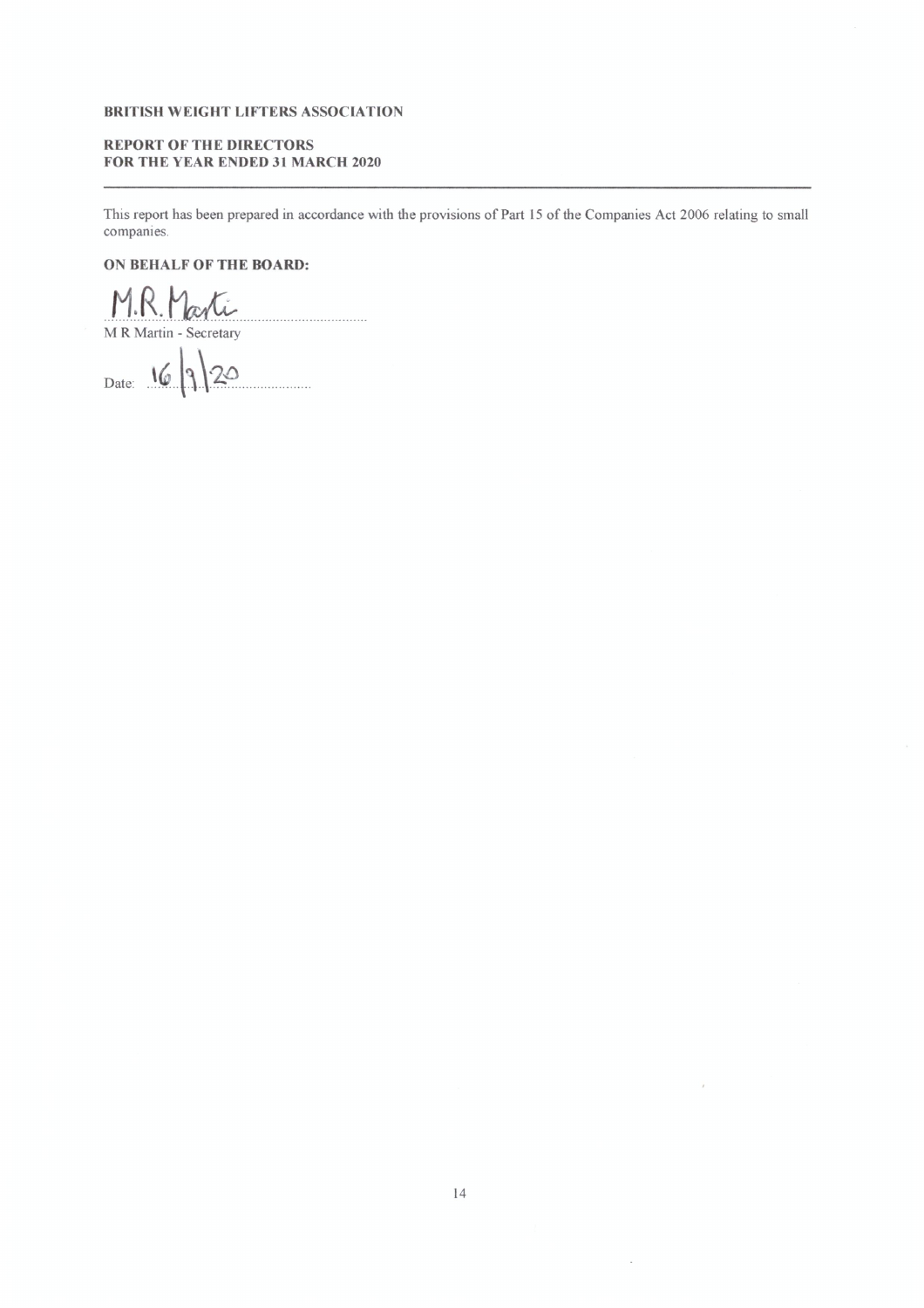# **Opinion**

We have audited the financial statements of British Weight Lifters Association (the 'company') for the year ended 31 March 2020 which comprise the Income Statement, Balance Sheet and Notes to the Financial Statements, including a summary of significant accounting policies. The financial reporting framework that has been applied in their preparation is applicable law and United Kingdom Accounting Standards, including Financial Reporting Standard 102 'The Financial Reporting Standard applicable in the UK and Republic of Ireland' (United Kingdom Generally Accepted Accounting Practice).

In our opinion the financial statements:

- give a true and fair view of the state of the company's affairs as at 31 March 2020 and of its surplus for the year then ended;
- have been properly prepared in accordance with United Kingdom Generally Accepted Accounting Practice; and
- have been prepared in accordance with the requirements of the Companies Act 2006.

## **Basis for opinion**

We conducted our audit in accordance with International Standards on Auditing (UK) (ISAs (UK)) and applicable law. Our responsibilities under those standards are further described in the Auditors' responsibilities for the audit of the financial statements section of our report. We are independent of the company in accordance with the ethical requirements that are relevant to our audit of the financial statements in the UK, including the FRC's Ethical Standard, and we have fulfilled our other ethical responsibilities in accordance with these requirements. We believe that the audit evidence we have obtained is sufficient and appropriate to provide a basis for our opinion.

### **Conclusions relating to going concern**

We have nothing to report in respect of the following matters in relation to which the ISAs (UK) require us to report to you where:

- the directors' use of the going concern basis of accounting in the preparation of the financial statements is not appropriate; or
- the directors have not disclosed in the financial statements any identified material uncertainties that may cast significant doubt about the company's ability to continue to adopt the going concern basis of accounting for a period of at least twelve months from the date when the financial statements are authorised for issue.

#### **Other information**

The directors are responsible for the other information. The other information comprises the information in the Report of the Directors, but does not include the financial statements and our Report of the Auditors thereon.

Our opinion on the financial statements does not cover the other information and, except to the extent otherwise explicitly stated in our report, we do not express any form of assurance conclusion thereon.

In connection with our audit of the financial statements, our responsibility is to read the other information and, in doing so, consider whether the other information is materially inconsistent with the financial statements or our knowledge obtained in the audit or otherwise appears to be materially misstated. If we identify such material inconsistencies or apparent material misstatements, we are required to determine whether there is a material misstatement in the financial statements or a material misstatement of the other information. If, based on the work we have performed, we conclude that there is a material misstatement of this other information, we are required to report that fact. We have nothing to report in this regard.

# **Opinions on other matters prescribed by the Companies Act 2006**

In our opinion, based on the work undertaken in the course of the audit:

- the information given in the Report of the Directors for the financial year for which the financial statements are prepared is consistent with the financial statements; and
- the Report of the Directors has been prepared in accordance with applicable legal requirements.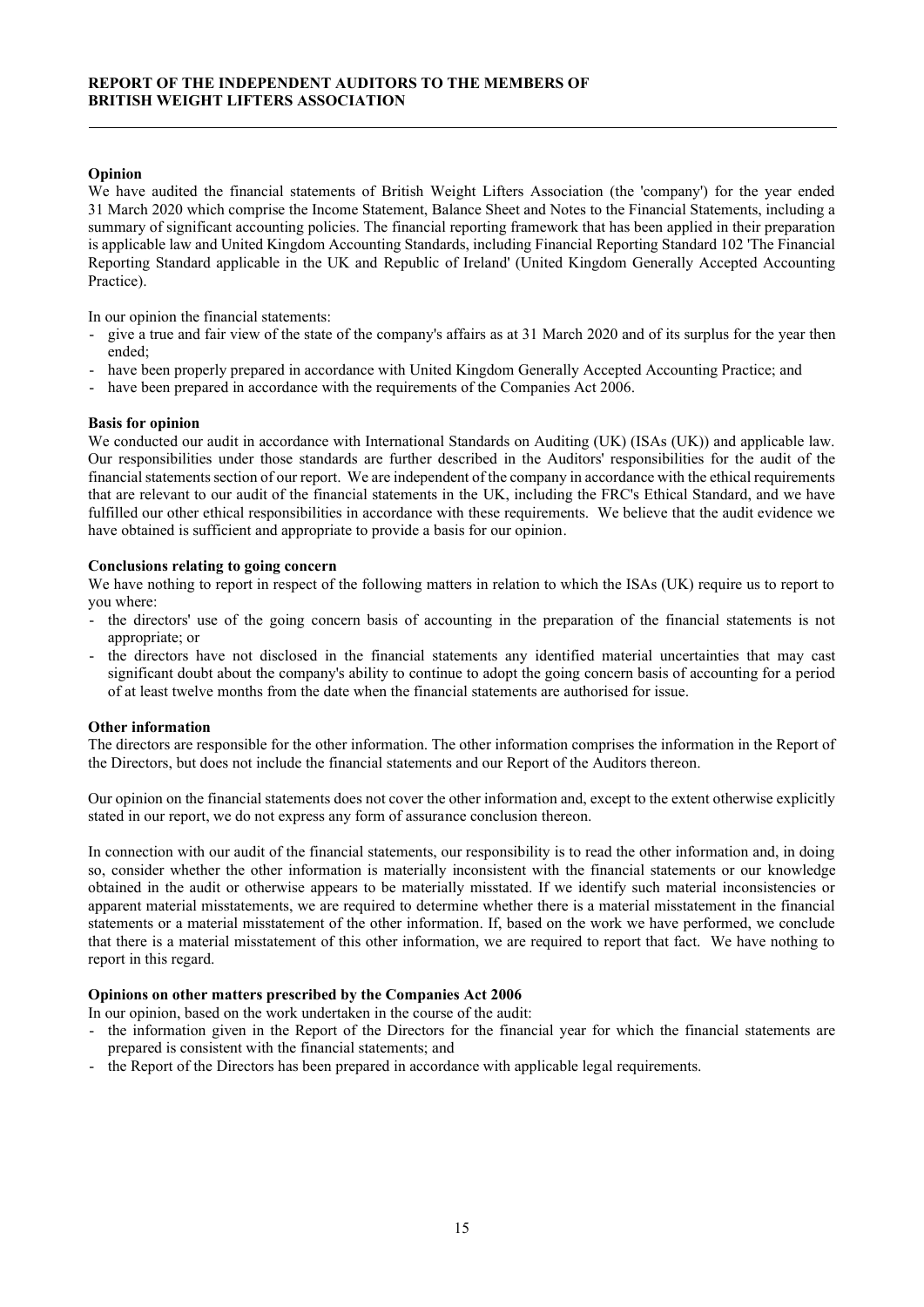### Matters on which we are required to report by exception

In the light of the knowledge and understanding of the company and its environment obtained in the course of the audit, we have not identified material misstatements in the Report of the Directors.

We have nothing to report in respect of the following matters where the Companies Act 2006 requires us to report to you if, in our opinion:

- adequate accounting records have not been kept, or returns adequate for our audit have not been received from branches not visited by us; or
- the financial statements are not in agreement with the accounting records and returns; or
- certain disclosures of directors' remuneration specified by law are not made; or
- we have not received all the information and explanations we require for our audit; or
- the directors were not entitled to prepare the financial statements in accordance with the small companies regime and take advantage of the small companies' exemption from the requirement to prepare a Strategic Report or in preparing the Report of the Directors.

### Responsibilities of directors

As explained more fully in the Statement of Directors' Responsibilities set out on page two, the directors are responsible for the preparation of the financial statements and for being satisfied that they give a true and fair view, and for such internal control as the directors determine necessary to enable the preparation of financial statements that are free from material misstatement, whether due to fraud or error.

In preparing the financial statements, the directors are responsible for assessing the company's ability to continue as a going concern, disclosing, as applicable, matters related to going concern and using the going concern basis of accounting unless the directors either intend to liquidate the company or to cease operations, or have no realistic alternative but to do so.

### Auditors' responsibilities for the audit of the financial statements

Our objectives are to obtain reasonable assurance about whether the financial statements as a whole are free from material misstatement, whether due to fraud or error, and to issue a Report of the Auditors that includes our opinion. Reasonable assurance is a high level of assurance, but is not a guarantee that an audit conducted in accordance with ISAs (UK) will always detect a material misstatement when it exists. Misstatements can arise from fraud or error and are considered material if, individually or in the aggregate, they could reasonably be expected to influence the economic decisions of users taken on the basis of these financial statements.

A further description of our responsibilities for the audit of the financial statements is located on the Financial Reporting Council's website at www.frc.org.uk/auditorsresponsibilities. This description forms part of our Report of the Auditors.

### Use of our report

This report is made solely to the company's members, as a body, in accordance with Chapter 3 of Part 16 of the Companies Act 2006. Our audit work has been undertaken so that we might state to the company's members those matters we are required to state to them in a Report of the Auditors and for no other purpose. To the fullest extent permitted by law, we do not accept or assume responsibility to anyone other than the company and the company's members as a body, for our audit work, for this report, or for the opinions we have formed.

Raymond Davidson (Senior Statutory Auditor) for and on behalf of Sedulo Audit Limited Statutory Auditors Regency Court 62-66 Deansgate Manchester M3 2EN

Date: 22nd September 2020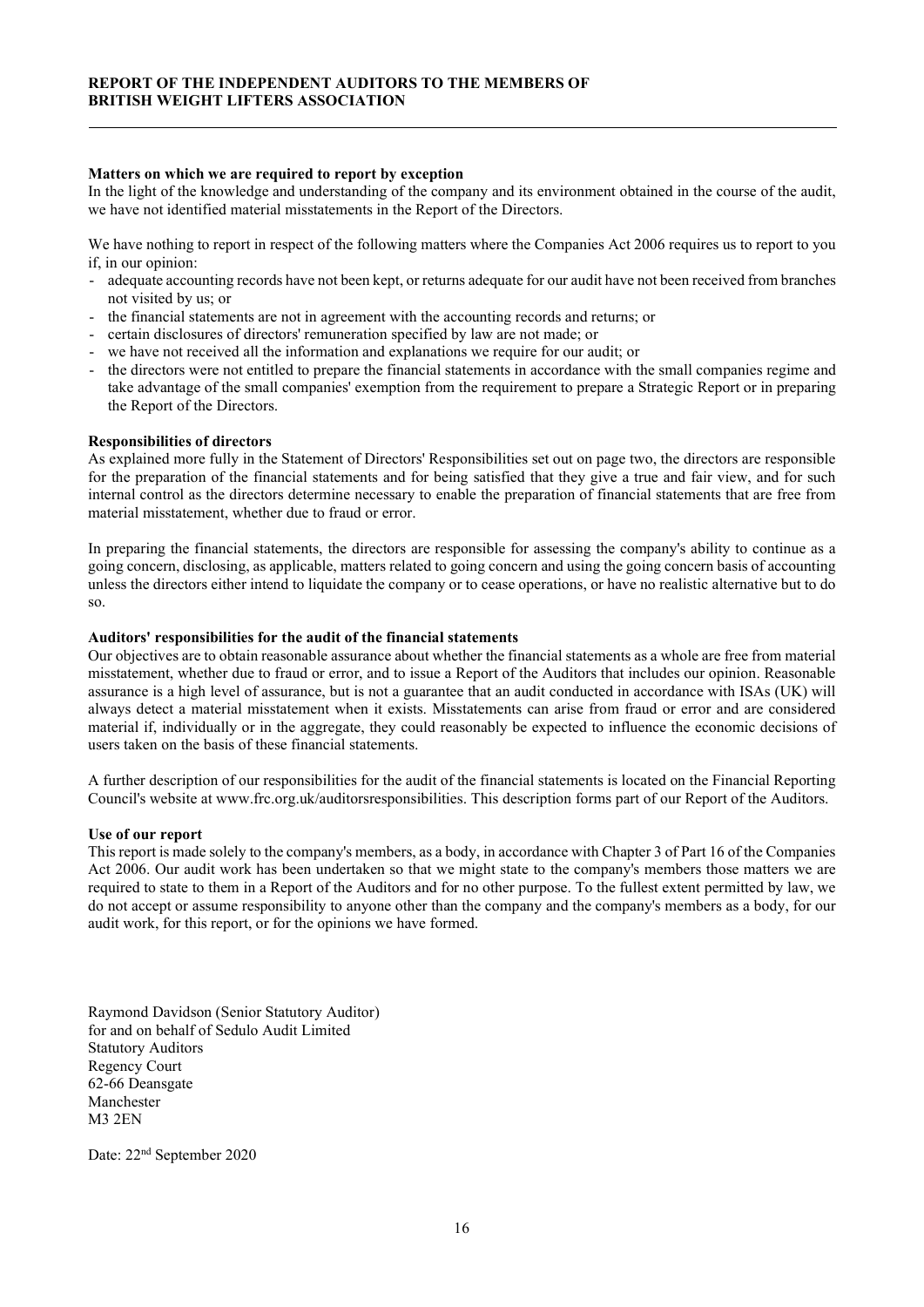# **INCOME STATEMENT FOR THE YEAR ENDED 31 MARCH 2020**

|                                       | 31.3.20<br>£ | 31.3.19<br>£ |
|---------------------------------------|--------------|--------------|
| <b>TURNOVER</b>                       | 1,753,027    | 1,395,230    |
| Administrative expenses               | 1,726,005    | 1,388,264    |
| <b>OPERATING SURPLUS</b>              | 27,022       | 6,966        |
| Interest payable and similar expenses | (622)        | (352)        |
| <b>SURPLUS BEFORE TAXATION</b>        | 27,644       | 7,318        |
| Tax on surplus                        | 118          | 74           |
| <b>SURPLUS FOR THE FINANCIAL YEAR</b> | 27,526       | 7,244        |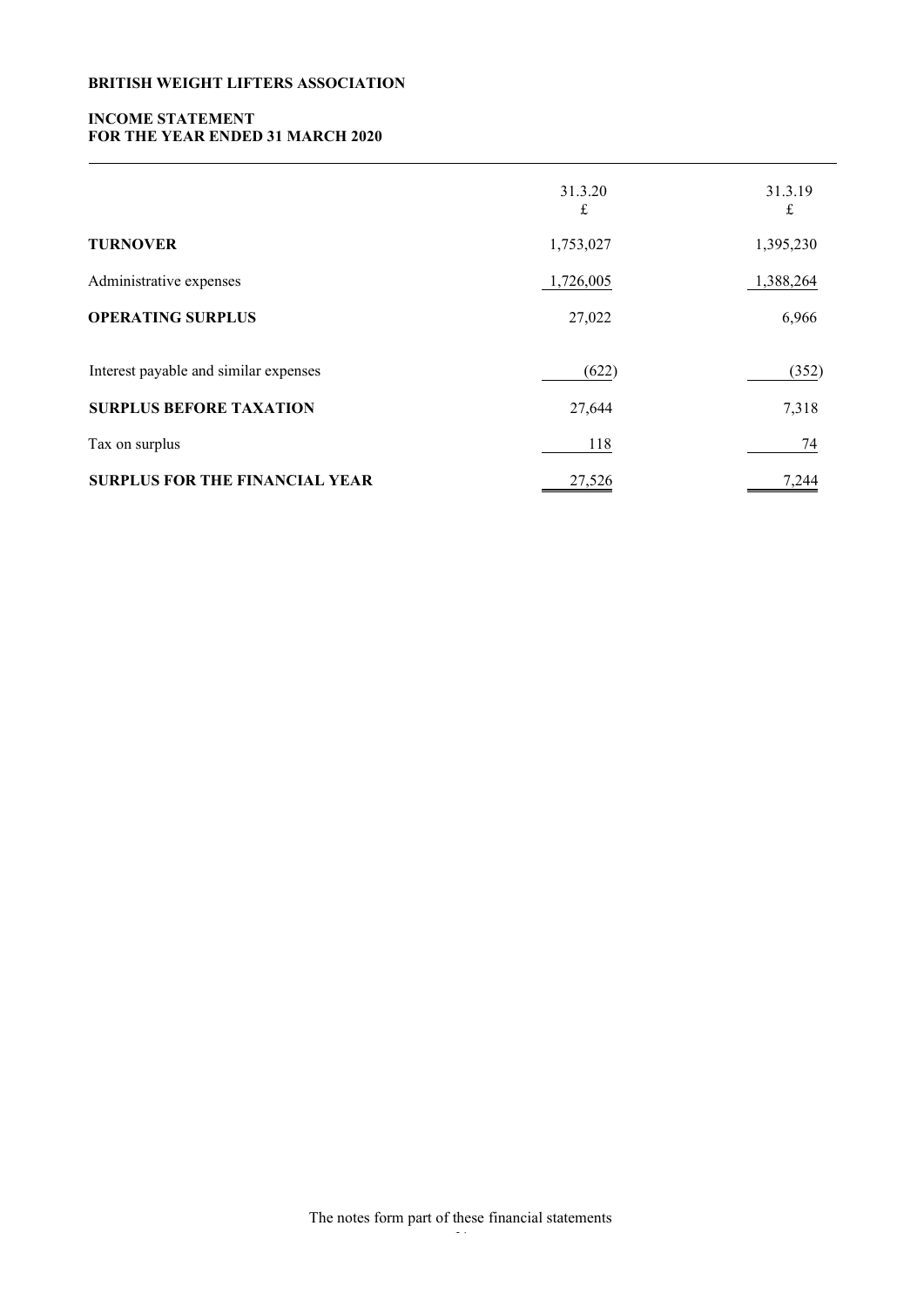#### **BRITISH WEIGHT LIFTERS ASSOCIATION (REGISTERED NUMBER: 00586136)**

#### **BALANCE SHEET 31 MARCH 2020**

|                                     |              | 31.3.20 |         | 31.3.19 |                              |
|-------------------------------------|--------------|---------|---------|---------|------------------------------|
|                                     | <b>Notes</b> | £       | £       | £       | £                            |
| <b>FIXED ASSETS</b>                 |              |         |         |         |                              |
| Tangible assets                     | 4            |         | 12,478  |         | 21,247                       |
| Investments                         | 5            |         |         |         | 100                          |
|                                     |              |         |         |         |                              |
|                                     |              |         | 12,478  |         | 21,347                       |
| <b>CURRENT ASSETS</b>               |              |         |         |         |                              |
| <b>Stocks</b>                       |              |         |         | 1,979   |                              |
| <b>Debtors</b>                      | 6            | 37,485  |         | 43,282  |                              |
| Cash at bank                        |              | 350,016 |         | 281,293 |                              |
|                                     |              |         |         |         |                              |
|                                     |              | 387,501 |         | 326,554 |                              |
| <b>CREDITORS</b>                    |              |         |         |         |                              |
| Amounts falling due within one year | 7            | 264,813 |         | 240,261 |                              |
|                                     |              |         |         |         |                              |
| <b>NET CURRENT ASSETS</b>           |              |         | 122,688 |         | 86,293                       |
|                                     |              |         |         |         |                              |
| TOTAL ASSETS LESS CURRENT           |              |         |         |         |                              |
| <b>LIABILITIES</b>                  |              |         |         |         |                              |
|                                     |              |         | 135,166 |         | 107,640                      |
|                                     |              |         |         |         |                              |
|                                     |              |         |         |         |                              |
| <b>RESERVES</b>                     |              |         |         |         |                              |
| Income and expenditure account      |              |         | 135,166 |         | 107,640                      |
|                                     |              |         |         |         |                              |
|                                     |              |         | 135,166 |         | 107,640<br><b>STATISTICS</b> |

The financial statements have been prepared in accordance with the provisions applicable to companies subject to the small companies regime.

The financial statements were approved by the Board of Directors and authorised for issue on .....  $\left(\frac{1}{2}, 0, \ldots, 1\right)$ .

Tulalfe .............. 

A A Metcalfe - Director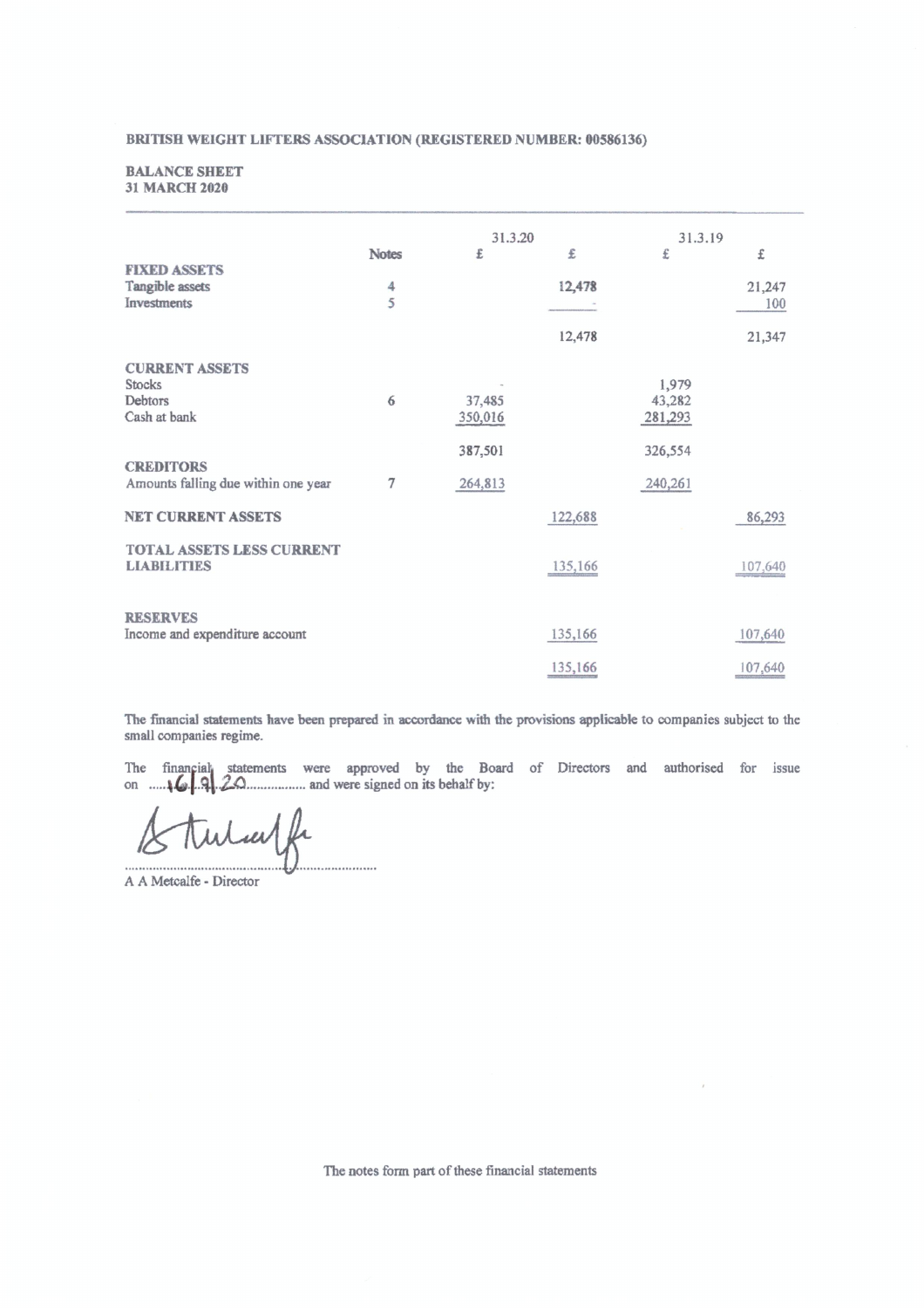# **NOTES TO THE FINANCIAL STATEMENTS FOR THE YEAR ENDED 31 MARCH 2020**

## 1. **STATUTORY INFORMATION**

British Weight Lifters Association is a private company, limited by guarantee, registered in England and Wales. The company's registered number and registered office address can be found on the Company Information page.

# 2. **ACCOUNTING POLICIES**

### **Basis of preparing the financial statements**

These financial statements have been prepared in accordance with Financial Reporting Standard 102 "The Financial Reporting Standard applicable in the UK and Republic of Ireland" including the provisions of Section 1A "Small Entities" and the Companies Act 2006. The financial statements have been prepared under the historical cost convention.

The financial statements are prepared in sterling, which is the functional currency of the company. Monetary assets in these financial statements are rounded to the nearest pound.

The principal accounting policies adopted are set out below:

#### **Going Concern**

In common with virtually every other business in the country, the Company has been experiencing the effects of the Coronavirus pandemic. Whilst the full impact of this exceptional situation on the Company cannot be assessed with complete certainty at the current time, the Directors believe they have taken all possible steps to protect the Company including accessing relevant Government assistance.

At the time of signing these accounts the Directors are of the opinion that the Company will remain viable for the foreseeable future and therefore these Financial Statements have been prepared on the Going Concern basis.

#### **Turnover**

Turnover is measured at the fair value of the consideration received or receivable, excluding discounts, rebates, value added tax and other sales taxes.

#### **Grant income**

Grant income is recognised against relevant expenditure in the period in which is arises. Amounts received in respect of future periods are included in deferred income on the balance sheet.

#### **Other income**

Other income is recognised during the period in which it arises. Income received in respect to services or goods provided in a different period is deferred or accrued as required. Income is only recognised when the following conditions are satisfied:

- the company has transferred the significant risks and rewards of ownership to the buyer;
- the amount of revenue can be measured reliably;
- it is probable that the company will receive the consideration due under the transaction; and
- the costs incurred or to be in incurred in respect of the transaction can be measured reliably.

#### **Tangible fixed assets**

Depreciation is provided at the following annual rates in order to write off each asset over its estimated useful life. Plant and machinery etc 12.5% on reducing balance, straight line over 4 years and straight line over 3 - 4 years

#### **Investments in subsidiaries**

Investments in subsidiary undertakings are recognised at cost.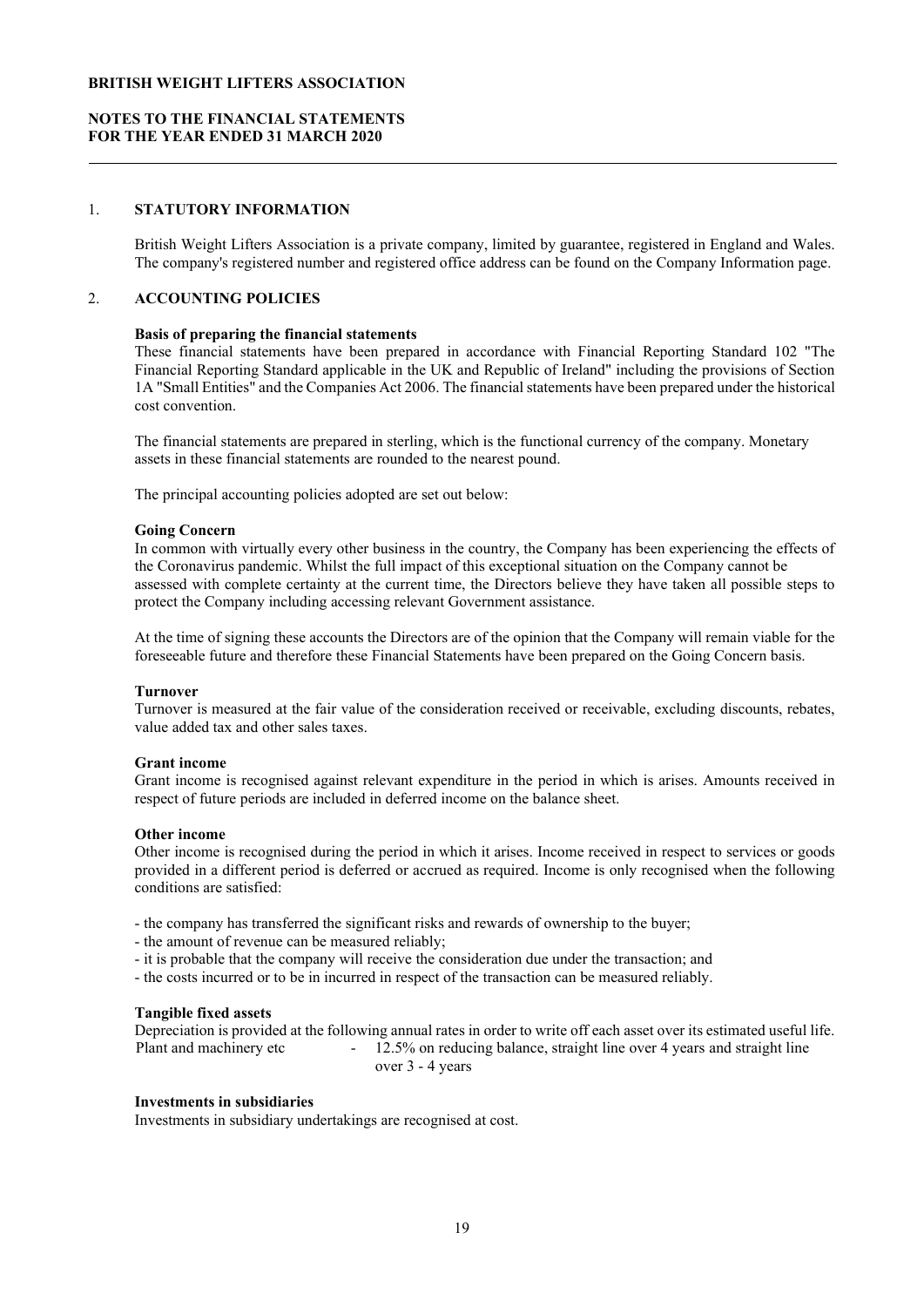# **NOTES TO THE FINANCIAL STATEMENTS - continued FOR THE YEAR ENDED 31 MARCH 2020**

## 2. **ACCOUNTING POLICIES - continued**

#### **Stocks**

Stocks are valued at the lower of cost and net realisable value, after making due allowance for obsolete and slow moving items.

#### **Financial instruments**

The company has elected to apply the provisions of Section 11 'Basic Financial Instruments' and Section 12 'Other Financial Instruments Issues' of FRS 102 to all of its financial instruments. Financial instruments are recognised in the company's statement of financial position when the company becomes party to the contractual provisions of the instrument.

Financial assets and liabilities are offset and the net amounts presented in the financial statements when there is a legally enforceable right to set off the recognised amounts and there is an intention to settle on a net basis or to realise the asset and settle the liability simultaneously.

#### **Basic financial assets**

Basic financial assets, which include debtors and cash and bank balances, are initially measured at transaction price including transaction costs and are subsequently carried at amortised cost using the effective interest method unless the arrangement constitutes a financing transaction, where the transaction is measured at the present value of the future receipts discounted at a market rate of interest. Financial assets classified as receivable within one year are not amortised.

## **Other financial assets**

Other financial assets, including investments in equity instruments which are not subsidiaries, associates or joint ventures, are initially measured at fair value, which is normally the transaction price. Such assets are subsequently carried at fair value and the changes in fair value are recognised in profit or loss, except that investments in equity instruments that are not publicly traded and whose fair values cannot be measured reliably are measured at cost less impairment.

#### **Impairment of financial assets**

Financial assets, other than those held at fair value through profit and loss, are assessed for indicators of impairment at each reporting end date.

Financial assets are impaired where there is objective evidence that, as a result of one or more events that occurred after the initial recognition of the financial asset, the estimated future cash flows have been affected. If an asset is impaired, the impairment loss is the difference between the carrying amount and the present value of the estimated cash flows discounted at the asset's original effective interest rate. The impairment loss is recognised in profit or loss.

If there is a decrease in the impairment loss arising from an event occurring after the impairment was recognised, the impairment is reversed. The reversal is such that the current carrying amount does not exceed what the carrying amount would have been, had the impairment not previously been recognised. The impairment reversal is recognised in profit or loss.

### **Derecognition of financial assets**

Financial assets are derecognised only when the contractual rights to the cash flows from the asset expire or are settled, or when the company transfers the financial asset and substantially all the risks and rewards of ownership to another entity, or if some significant risks and rewards of ownership are retained but control of the asset has transferred to another party that is able to sell the asset in its entirety to an unrelated third party.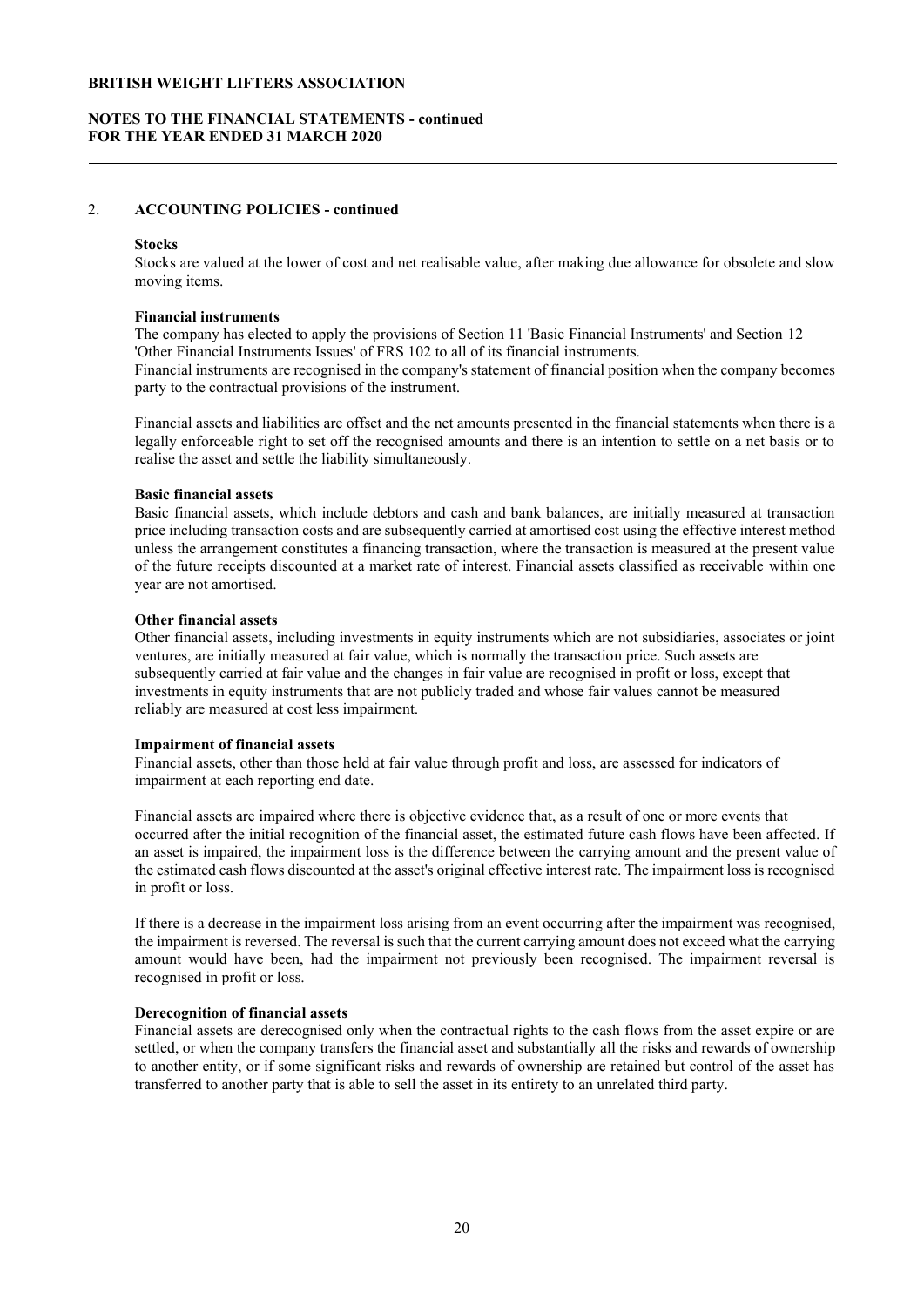# **NOTES TO THE FINANCIAL STATEMENTS - continued FOR THE YEAR ENDED 31 MARCH 2020**

# 2. **ACCOUNTING POLICIES - continued**

#### **Derecognition of financial assets**

Financial assets are derecognised only when the contractual rights to the cash flows from the asset expire or are settled, or when the company transfers the financial asset and substantially all the risks and rewards of ownership to another entity, or if some significant risks and rewards of ownership are retained but control of the asset has transferred to another party that is able to sell the asset in its entirety to an unrelated third party.

#### **Classification of financial liabilities**

Financial liabilities and equity instruments are classified according to the substance of the contractual arrangements entered into. An equity instrument is any contract that evidences a residual interest in the assets of the company after deducting all of its liabilities Basic financial liabilities, including creditors, bank loans and preference shares that are classified as debt, are initially recognised at transaction price unless the arrangement constitutes a financing transaction, where the debt instrument is measured at the present value of the future receipts discounted at a market rate of interest. Financial liabilities classified as payable within one year are not amortised.

#### **Other financial liabilities**

Debt instruments are subsequently carried at amortised cost, using the effective interest rate method. Trade creditors are obligations to pay for goods or services that have been acquired in the ordinary course of business from suppliers. Amounts payable are classified as current liabilities if payment is due within one year or less. If not, they are presented as non-current liabilities. Trade creditors are recognised initially at transaction price and subsequently measured at amortised cost using the effective interest method.

Derivatives, including interest rate swaps and forward foreign exchange contracts, are not basic financial instruments. Derivatives are initially recognised at fair value on the date a derivative contract is entered into and are subsequently re-measured at their fair value. Changes in the fair value of derivatives are recognised in profit or loss in finance costs or finance income as appropriate, unless hedge accounting is applied and the hedge is a cash flow hedge.

Debt instruments that do not meet the conditions in FRS 102 paragraph 11.9 are subsequently measured at fair value through profit or loss. Debt instruments may be designated as being measured at fair value though profit or loss to eliminate or reduce an accounting mismatch or if the instruments are measured and their performance evaluated on a fair value basis in accordance with a documented risk management or investment strategy.

#### **Derecognition of financial liabilities**

Financial liabilities are derecognised when the company's contractual obligations expire or are discharged or cancelled.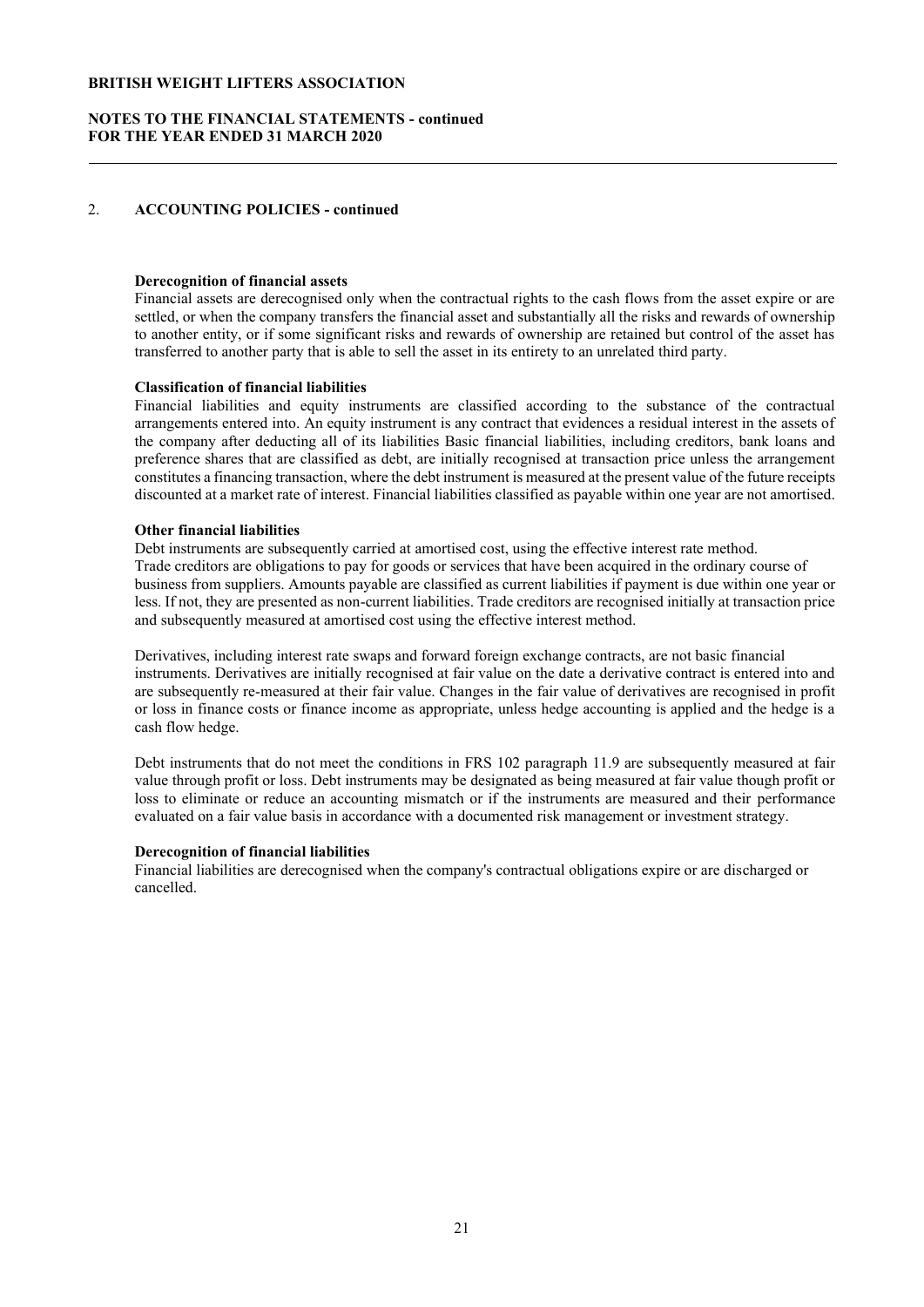# **NOTES TO THE FINANCIAL STATEMENTS - continued FOR THE YEAR ENDED 31 MARCH 2020**

# 2. **ACCOUNTING POLICIES - continued**

## **Taxation**

Taxation for the year comprises current and deferred tax. Tax is recognised in the Income Statement, except to the extent that it relates to items recognised in other comprehensive income or directly in equity.

Current or deferred taxation assets and liabilities are not discounted.

Current tax is recognised at the amount of tax payable using the tax rates and laws that have been enacted or substantively enacted by the balance sheet date.

#### **Deferred tax**

Deferred tax is recognised in respect of all timing differences that have originated but not reversed at the balance sheet date.

Timing differences arise from the inclusion of income and expenses in tax assessments in periods different from those in which they are recognised in financial statements. Deferred tax is measured using tax rates and laws that have been enacted or substantively enacted by the year end and that are expected to apply to the reversal of the timing difference.

Unrelieved tax losses and other deferred tax assets are recognised only to the extent that it is probable that they will be recovered against the reversal of deferred tax liabilities or other future taxable profits.

#### **Hire purchase and leasing commitments**

Rentals paid under operating leases are charged to surplus or deficit on a straight line basis over the period of the lease.

#### **Pension costs and other post-retirement benefits**

The company operates a defined contribution pension scheme. Contributions payable to the company's pension scheme are charged to profit or loss in the period to which they relate.

### 3. **EMPLOYEES AND DIRECTORS**

The average number of employees during the year was 20 (2019 - 18).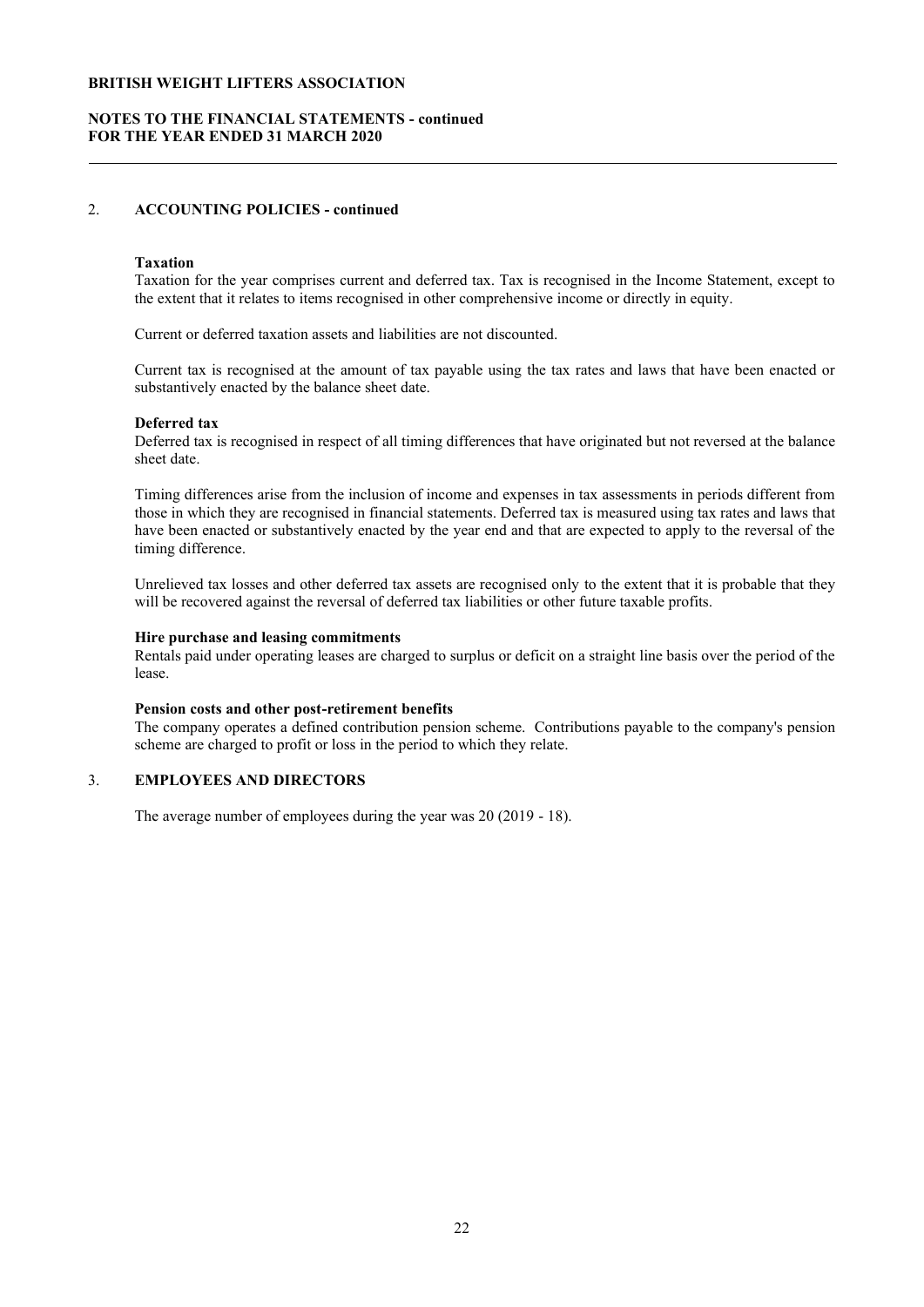# **NOTES TO THE FINANCIAL STATEMENTS - continued FOR THE YEAR ENDED 31 MARCH 2020**

# 4. **TANGIBLE FIXED ASSETS**

|                       |                                 | Fixtures             |                          |             |
|-----------------------|---------------------------------|----------------------|--------------------------|-------------|
|                       | Weightlifting<br>equipment<br>£ | and<br>fittings<br>£ | Office<br>equipment<br>£ | Totals<br>£ |
| <b>COST</b>           |                                 |                      |                          |             |
| At 1 April 2019       | 19,106                          | 11,407               | 23,259                   | 53,772      |
| <b>Additions</b>      |                                 |                      | 857                      | 857         |
| At 31 March 2020      | 19,106                          | 11,407               | 24,116                   | 54,629      |
| <b>DEPRECIATION</b>   |                                 |                      |                          |             |
| At 1 April 2019       | 17,254                          | 3,806                | 11,465                   | 32,525      |
| Charge for year       | 1,491                           | 950                  | 7,185                    | 9,626       |
| At 31 March 2020      | 18,745                          | 4,756                | 18,650                   | 42,151      |
| <b>NET BOOK VALUE</b> |                                 |                      |                          |             |
| At 31 March 2020      | 361                             | 6,651                | 5,466                    | 12,478      |
| At 31 March 2019      | 1,852                           | 7,601                | 11,794                   | 21,247      |

# 5. **FIXED ASSET INVESTMENTS**

|    |                                              |         | Shares in<br>group<br>undertakings<br>£ |
|----|----------------------------------------------|---------|-----------------------------------------|
|    | <b>COST</b>                                  |         |                                         |
|    | At 1 April 2019                              |         | 100                                     |
|    | Disposals                                    |         | (100)                                   |
|    | At 31 March 2020                             |         |                                         |
|    | <b>NET BOOK VALUE</b>                        |         |                                         |
|    | At 31 March 2020                             |         |                                         |
|    | At 31 March 2019                             |         | 100                                     |
| 6. | DEBTORS: AMOUNTS FALLING DUE WITHIN ONE YEAR |         |                                         |
|    |                                              | 31.3.20 | 31.3.19                                 |

|               | - - - - - - - - | - - - - - - - |
|---------------|-----------------|---------------|
| Trade debtors | 12,232          | 24,532        |
| Other debtors | 25,253          | 18,750        |
|               | 37,485          | 43,282        |